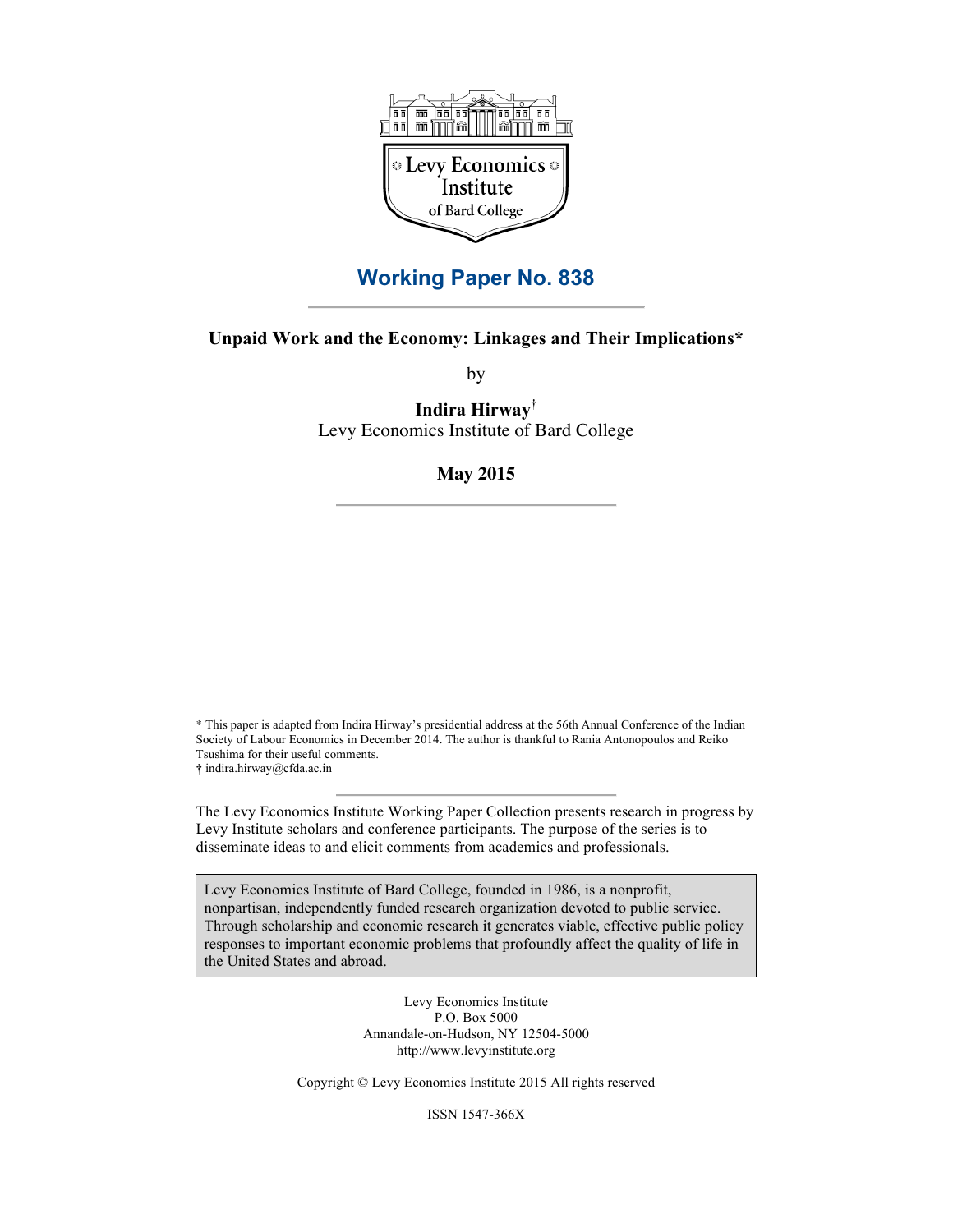# **Abstract**

Unpaid work, which falls outside of the national income accounts but within the general production boundary, is viewed as either "care" or as "work" by experts. This work is almost always unequally distributed between men and women, and if one includes both paid and unpaid work, women carry much more of the burden of work than men. This unequal distribution of work is unjust, and it implies a violation of the basic human rights of women. The grounds on which it is excluded from the boundary of national income accounts do not seem to be logical or valid. This paper argues that the exclusion reflects the dominance of patriarchal values and brings male bias into macroeconomics.

This paper shows that there are multiple linkages between unpaid work and the conventional macroeconomy, and this makes it necessary to expand the boundary of conventional macroeconomics so as to incorporate unpaid work. The paper presents the two approaches: the valuation of unpaid work into satellite accounts, and the adoption of the triple "R" approach of recognition, reduction, and reorganization of unpaid work, recommended by experts. However, there is a need to go beyond these approaches to integrate unpaid work into macroeconomics and macroeconomic policies. Though some empirical work has been done in terms of integrating unpaid work into macro policies (for example, understanding the impacts of macroeconomic policy on paid and unpaid work), some sound theoretical work is needed on the dynamics of the linkages between paid and unpaid work, and how these dynamics change over time and space. The paper concludes that the time has come to recognize that unless unpaid work is included in macroeconomic analyses, they will remain partial and wrong. The time has also come to incorporate unpaid work into labor market analyses, and in the design of realistic labor and employment policies.

**Keywords:** Unpaid Work; System of National Accounts; Time-Use Survey; Gender Equality **JEL Classifications:** D13, E01, I3, J3, J08, J16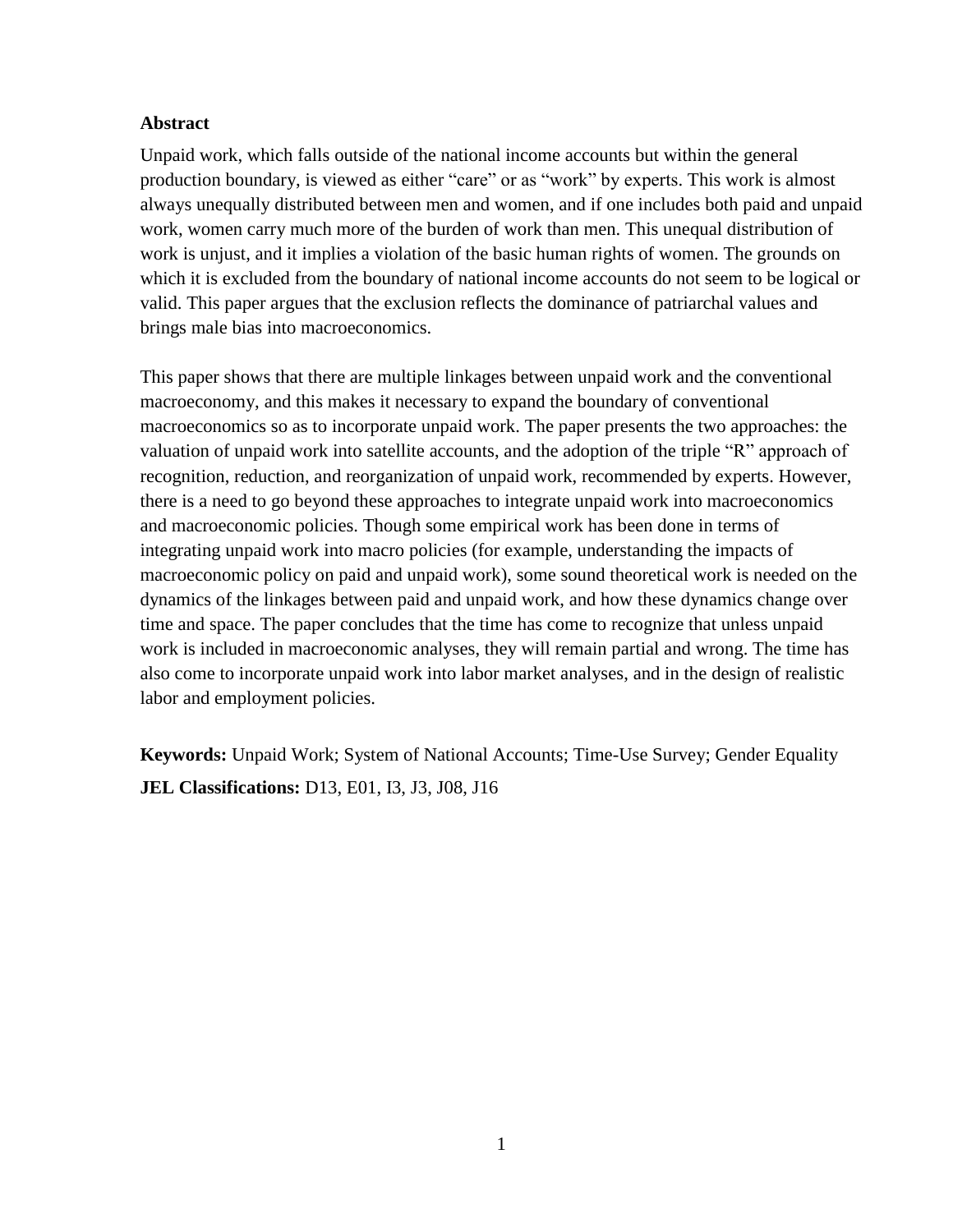### **INTRODUCTION**

 $\overline{\phantom{a}}$ 

Unpaid work is essentially that work which does not receive direct remuneration. It includes unpaid work that falls within the production boundary of the System of National Accounts  $(SNA)^1$  and unpaid work that falls outside the production boundary (non-SNA).<sup>2</sup> The former unpaid work, which is a part of the conventional economy and is expected to be covered under the national income accounts, includes three types of work: (1) unpaid family work in family enterprises; (2) the production of subsistence goods by households for own consumption, and the free collection of products, also for own consumption (such as water, fuel-wood, fish, fruit, etc.); and (3) the collection of free goods for production purposes (such as fodder, wood, craft material, etc.). The latter work (i.e., unpaid non-SNA work), on which 35% to 50% of total work time is spent by economies (Antonopoulos 2009, Hirway and Jose 2011), includes daily activities for household upkeep (e.g., cooking, washing, cleaning, shopping for own household, etc.), care work (e.g., care of children, the old, the sick, disabled and others that need care), and unpaid voluntary services. Unpaid SNA work, which is covered under the national income accounts, is expected to be visible in national statistical systems,<sup>3</sup> while unpaid non-SNA work, which is outside the national income accounts, is usually invisible in national statistical systems. This paper focuses on unpaid non-SNA work, although unpaid SNA work is referenced when required.

It is important to note at the outset that according to the SNA document (UN 2008), the five sectors that constitute the total economy are: (1) non-financial corporations, (2) financial corporations, (3) the government sector including social security funds, (4) non-profit institutions serving households (NPISH), and (5) the household (UN 2008). The production boundary (SNA) includes all of the production of goods and services for sale or barter, and the goods and services provided free to households or collectively to the community by government units or NPISH. In addition, it also includes the following non-market production:

<sup>&</sup>lt;sup>1</sup>The System of National Accounts (SNA) is the internationally agreed-upon standard set of recommendations on how to compile measures of economic activity in accordance with strict accounting conventions based on economic principles (UN 2008). This document defines the "production boundary," which determines what goods and services must be included in national income accounts. This boundary is also known as the boundary of SNA. <sup>2</sup>Non-SNA work is defined as all work carried out outside the production boundary that can be delegated to others.

<sup>&</sup>lt;sup>3</sup>National income estimates frequently do not follow the production boundary due to methodological problems or due to the lack of required data.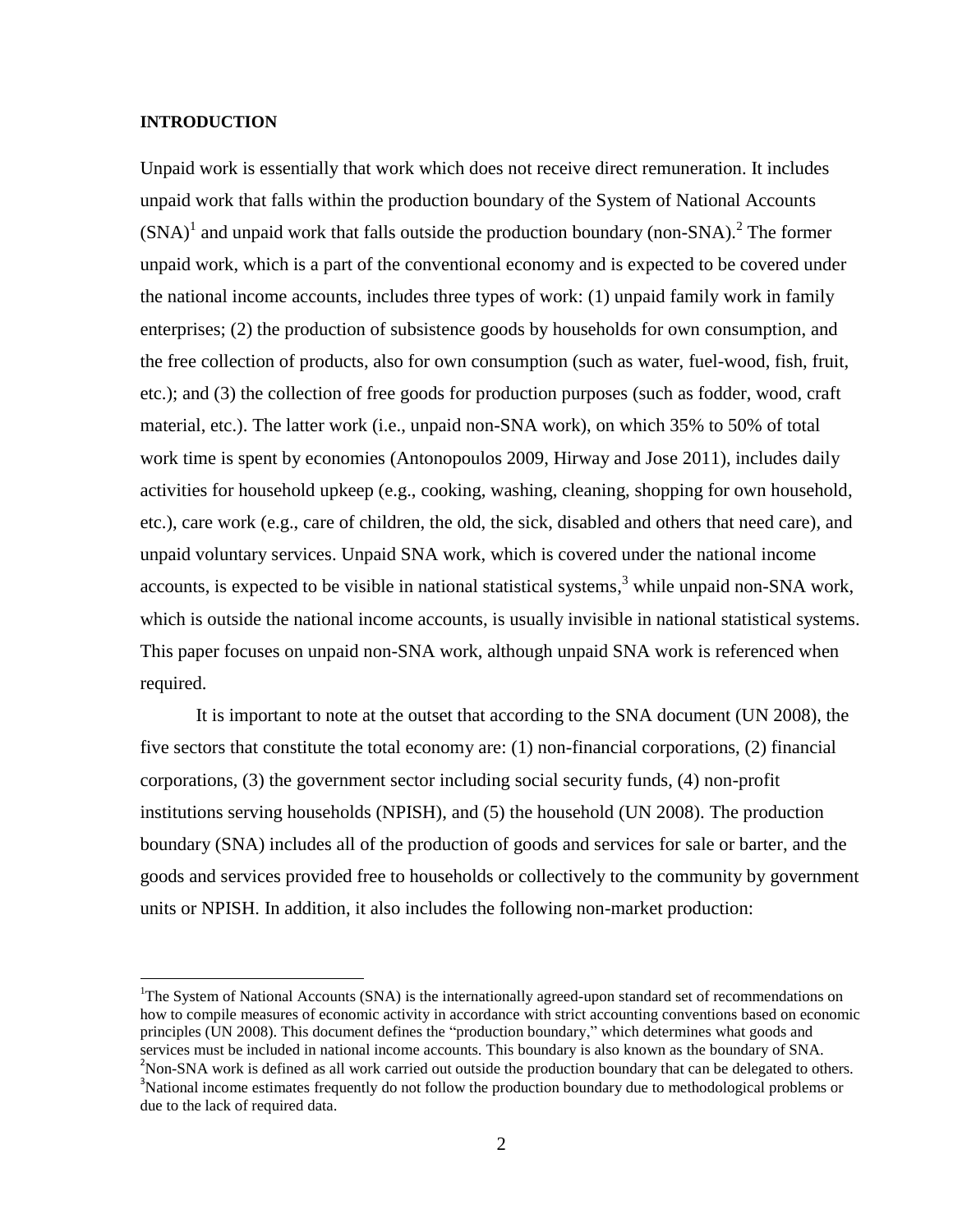- the production of agricultural goods by household enterprises for own use;
- $\bullet$  the production of other goods for own final consumption by households (e.g., the construction of dwellings, the production of food stuff, clothing, etc.); and
- the production of housing services for own final consumption by owner-occupiers (imputed rent).

What is excluded from the production boundary is the production of services for own final consumption within households (excluding the services of paid domestic staff) and voluntary unpaid services. This is non-SNA work, and it is excluded from the national income accounts.

# **Unpaid (Non-SNA) Work as "Care"**

Unpaid (non-SNA) work (hereafter "unpaid work") is viewed variously by different scholars. Several scholars view it as *unpaid care* (i.e., a constituent part of the care economy). "Care" can be defined as meeting the physical and emotional requirements of dependent adults, children, and others. According to Nancy Folbre, care is "the work that involves connecting to other people, to help people meet their needs" (Folbre 1995). It is an intrinsic goal of development, as it is essential for maintaining daily life and human reproduction.

It is a basic duty of the state as part of the social contract to see that care is provided to all who need it. Care is usually provided by four institutions: households, governments, markets, and voluntary organizations. These "care diamond" institutions are expected to organize care in such a way that adequate and good quality care is reliably available to all who need it; however, if there are any gaps, the government is expected to fill in the gaps (Budlender 2010).

"Unpaid" care refers to the unremunerated care provided to own household members, relatives, and the community. The United Nations Research Institute for Social Development (UNRISD) has divided unpaid care into direct care (mainly physical care and teaching children, etc.) and indirect care (minding children, accompanying them to places, etc.). Indirect care also includes household upkeep. The unpaid care provided by households is the most important part of care, as it keeps families together and nurtures human and social values. Even with economic development, the time devoted to unpaid work does not decline, as shown by empirical studies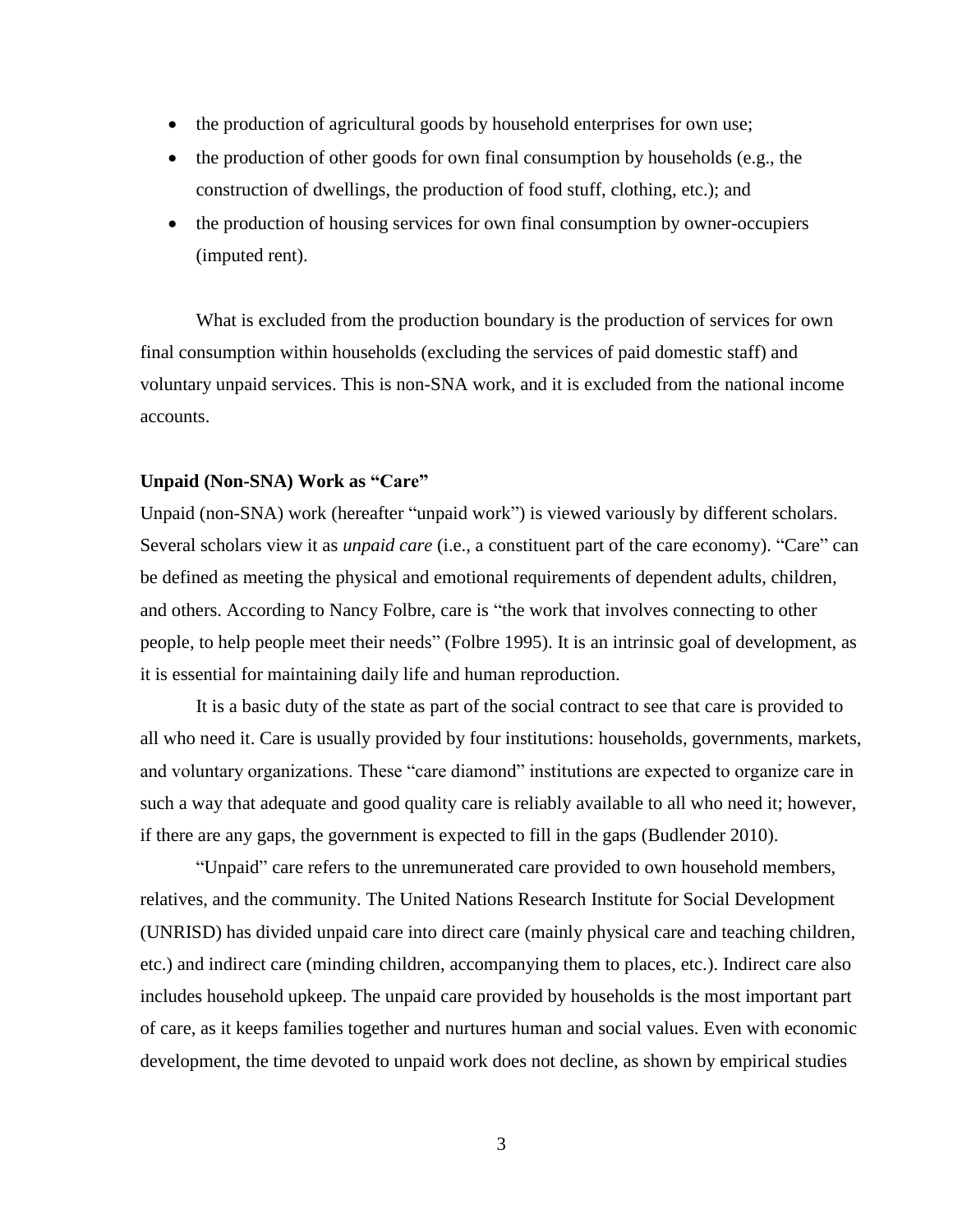(Folbre and Yoon 2008) 4 . Unpaid care services play an important role, particularly in countries where basic infrastructure and public services are weak, in removing what Amartya Sen calls "un-freedoms."

# **Unpaid Work as "Work"**

Many other scholars emphasize that unpaid work is work that uses the time and energy of household members to produce goods (such as meals, snacks, etc.) and services to increase the well-being of households. At the macro level, this work improves the overall performance of the economy. Unpaid work is a productive use of human labor, and it contributes to human capital formation by raising and nurturing children. It also takes care of the depreciation of labor and enables people to go back to work the next day.<sup>5</sup> Unpaid work is therefore an important component of the economy.

As seen above, the SNA also considers non-SNA work to be part of "economic work." The 19<sup>th</sup> International Conference of Labour Statisticians (ICLS) Resolution on "Statistics on Work, Employment and Labour Underutilization" also includes unpaid non-SNA work as a part of *"work."* This resolution defines work as "any activity performed by persons of any age and sex to produce goods and services for use of others or own use except for non-delegable personal services" (International Labour Organization 2013).

Both the above approaches to unpaid work (i.e., defining it as "care" and as "work," are important for the economy as, according to both of these approaches, unpaid work contributes to the total output and well-being of the economy.

# **Specific Concerns about Unpaid Work**

l

There are several reasons why unpaid work is an important area of concern for an economy, and why one should pay attention to this work. To start with, the distribution of unpaid work between men and women (also between rich and poor) is highly unequal. Time-use surveys, though not universal, national, or regular in many countries, clearly indicate: (1) unpaid work is

<sup>&</sup>lt;sup>4</sup>This study of 15 European countries by Folbre and Yoon shows that athough the time spent on household upkeep declined overtime, the total time spent on non-SNA activities did not decline in the long run because time spent on care—child care and other care—increased in the long run. As a result, one does not find any decline in the time spent on non-SNA activities in the long run, though the time spent on household upkeep declined to an extent.

<sup>&</sup>lt;sup>5</sup>When a worker goes back in the evening, he needs food, clean clothes, clean home, etc., so that he can get rejuvenated and is able to go back to work the next day. Unpaid work thus addresses the wear and tear on labor, i.e. depreciation of labor.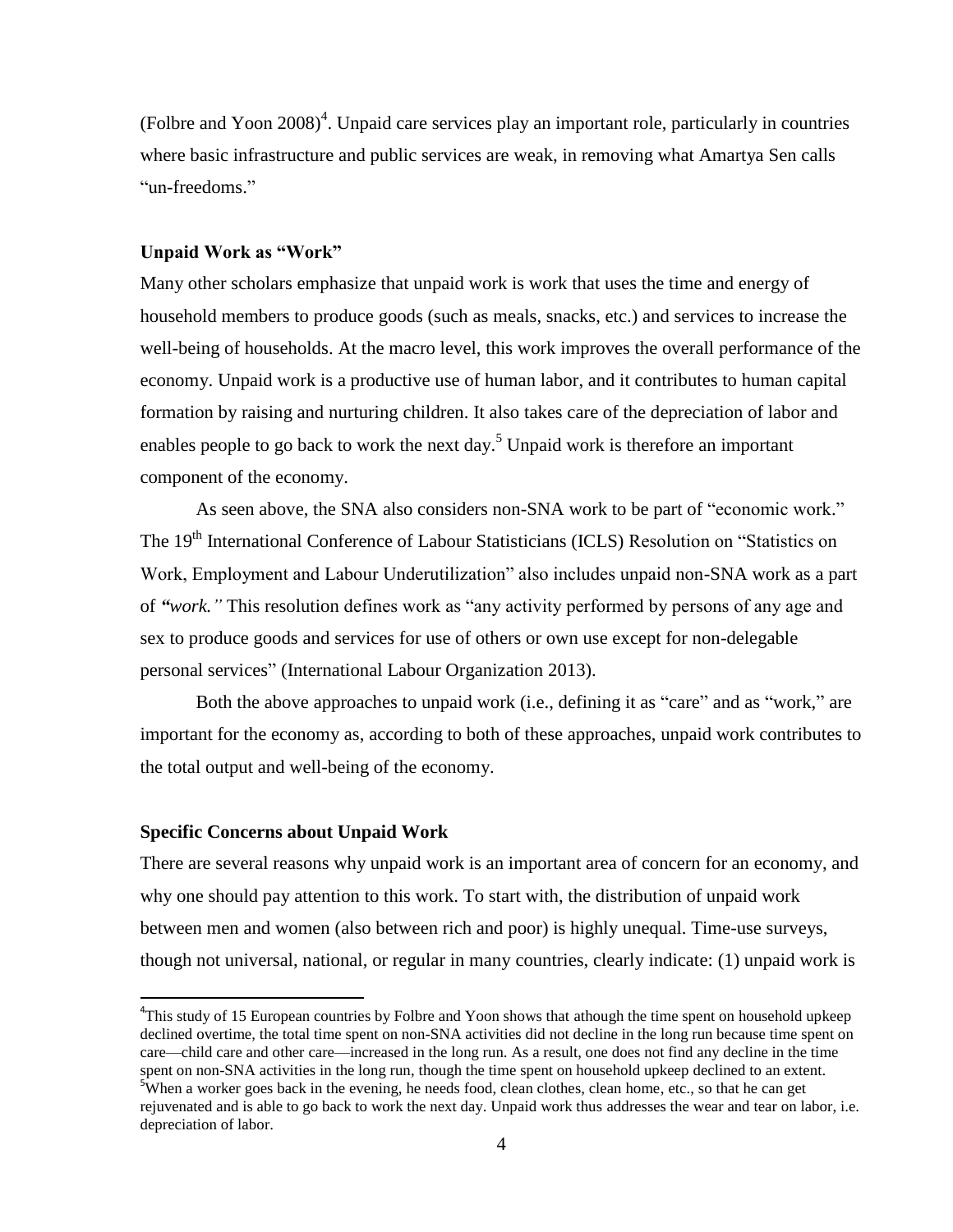highly unequal in its distribution between men and women, with women shouldering the main burden, in terms of participation as well as the time spent on unpaid work,  $(2)$  paid work is also distributed unequally with men carrying a somewhat higher burden, and (3) women carry a significantly higher burden of total work (paid and unpaid work) than men (Hirway 2010, Antonopoulos 2009, Charmes 2005. This extremely unequal distribution of work is an area of concern not only for gender justice but also for the economy, as discussed below.

Another reason why unpaid work deserves the attention of scholars is that unpaid work has several built-in weaknesses. Unpaid work is mostly invisible, as time-use data have not become a regular feature of national statistical systems in many countries as of yet, particularly in the Global South.<sup>7</sup> Even when some time-use data are available, this unremunerated work is not yet recognized as important work that should be covered under economic policies. In addition, unpaid work is repetitive (i.e., performed daily), boring, and frequently a drudgery.<sup>8</sup> Unpaid workers do not enjoy any upward mobility or promotions, and therefore these are deadend jobs. There is no retirement or pension connected to this type of work. Unpaid workers also have limited exposure to the outside world and limited opportunities in life. This implies that a significant part of the total labor force in a given economy is locked into a low-productivity, inferior kind of work.

Unpaid work is also seen as "household overhead time" (HOT), which is defined as the minimum number of hours a household needs to maintain and manage itself (i.e., the minimum number of hours needed to transform raw materials to consumable goods and to provide a clean and healthy environment (Harvey and Taylor 2000). In poor countries, and particularly in poor households, where more time is needed to process food, cook, clean, and so forth, and to fetch water and fuel wood (due to poor availability of basic infrastructure), the HOT is very high. Therefore, in poor countries and poor households, very limited time is left for resting, for acquiring human capital—education, skills—or for productive labor market work (Blackden and Wodon 2006 and Hirway 2010). In cases where a household's children are involved in this

 $\overline{\phantom{a}}$ 

 ${}^{6}$ Time use data show that women spend 40–500 % more time on non-SNA unpaid work (Hirway 2005, Antonopoulos 2009)

 $^{7}$ In all, about 40–60 % of the countries in the global south have conducted at least one time use survey. Of these, less than 3% of countries have mainstreamed time use surveys in their national statistical systems.

<sup>&</sup>lt;sup>8</sup>The drudgery part of work includes that work which is strenuous and time consuming. For example, women in most developing countries in Africa, Asia, and Latin America spend considerable time fetching water, collecting fuel wood, collecting fodder and other free goods, or on petty urban work.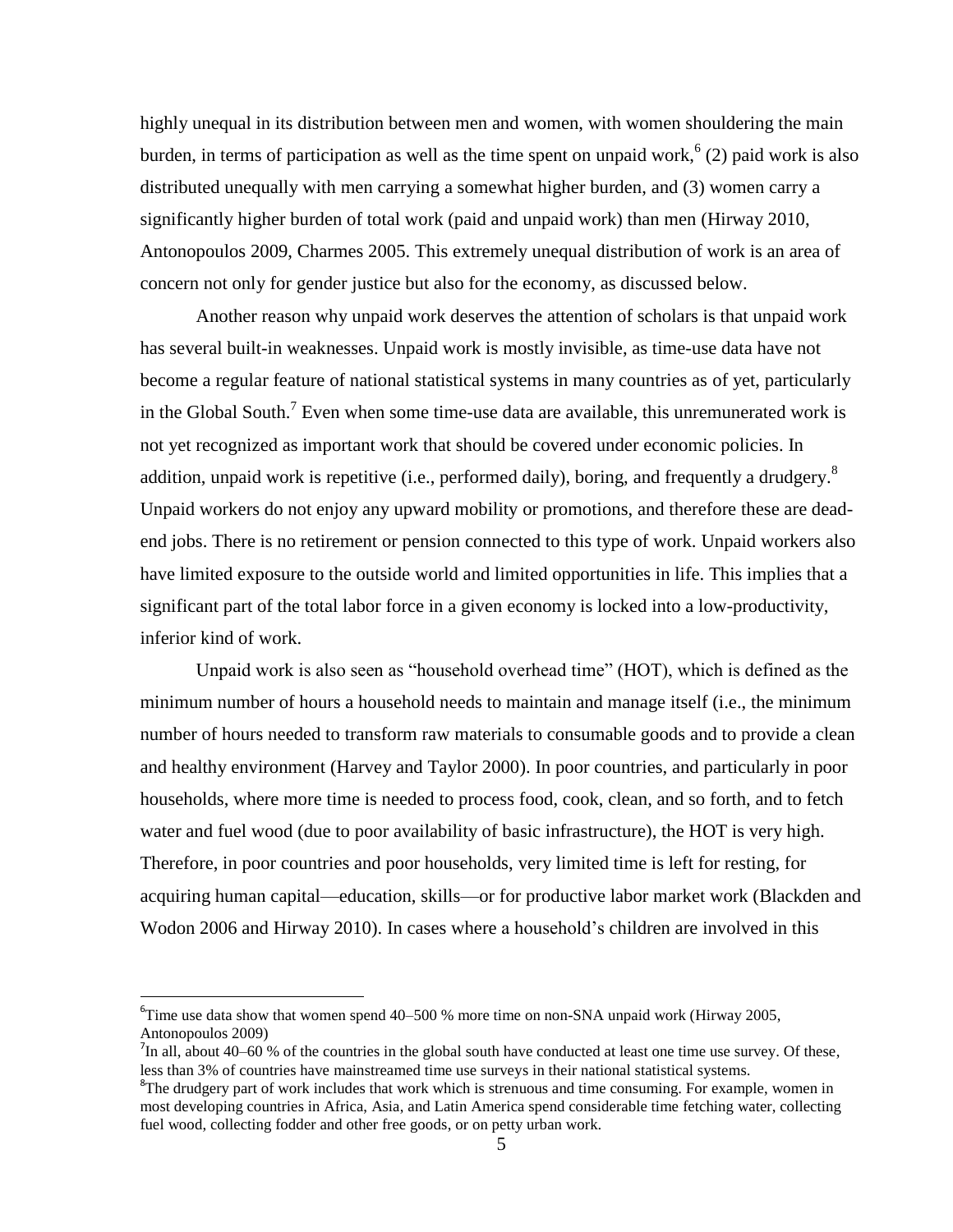work, as is usually found in poor households, the future generation will also have to pay the cost of high HOT.

What is important to note is that the predominance of women in this work is not a result of their free choice or their relative efficiency or inefficiency. The division of work between men and women is largely a social construct—determined by patriarchal traditions and values. In fact, this highly unequal distribution is at the root of power relations between men and women, and all pervasive gender inequalities.

As this work falls outside the scope of economic policies, the drudgery of the work, along with the time stress of unpaid workers, the technology and the productivity of this work, the working conditions, and so on, are also outside the purview of policymaking. Thus unpaid work that contributes significantly to the economy is not addressed systematically in policymaking.

# **The Division of SNA—Non-SNA is Arbitrary**

A careful look at the literature on the SNA shows that several non-market activities have been added to the SNA boundary over time (UN 1993, 2008).<sup>9</sup> Though both SNA and non-SNA activities are considered as "economic activities," the demarcation line is fixed arbitrarily as a "compromise." While the unpaid production of goods for household's own final consumption is included within the production boundary, the unpaid production of services for household's own final consumption is left out of the production boundary. This is because, as the document points out, the decision as to whether goods are to be sold or retained can be made even after they have been produced (UN 2008). This argument is not satisfactory because unpaid services also move in and out of the market depending on different micro- or macro-level situations.<sup>10</sup>

It is argued that unpaid services are excluded from the production boundary because: (1) non-monetary flows have little relevance for macroeconomics, (2) inclusion of unpaid work will overwhelm national accounts, and (3) inclusion will imply a full employment condition, which does not make much sense (UN 2008). These arguments do not appear to be valid for several reasons. First, non-SNA or non-monetary flows have strong linkages with market flows. In fact, as we will soon explain, macroeconomic forces have a significant influence on the size and

 $\overline{\phantom{a}}$ 

<sup>&</sup>lt;sup>9</sup> As seen above, additions of non-market work to the SNA boundary include production of goods for selfconsumption, subsistence agriculture, self-consumption of own dwelling, etc.

<sup>&</sup>lt;sup>10</sup> This is explained later in this paper.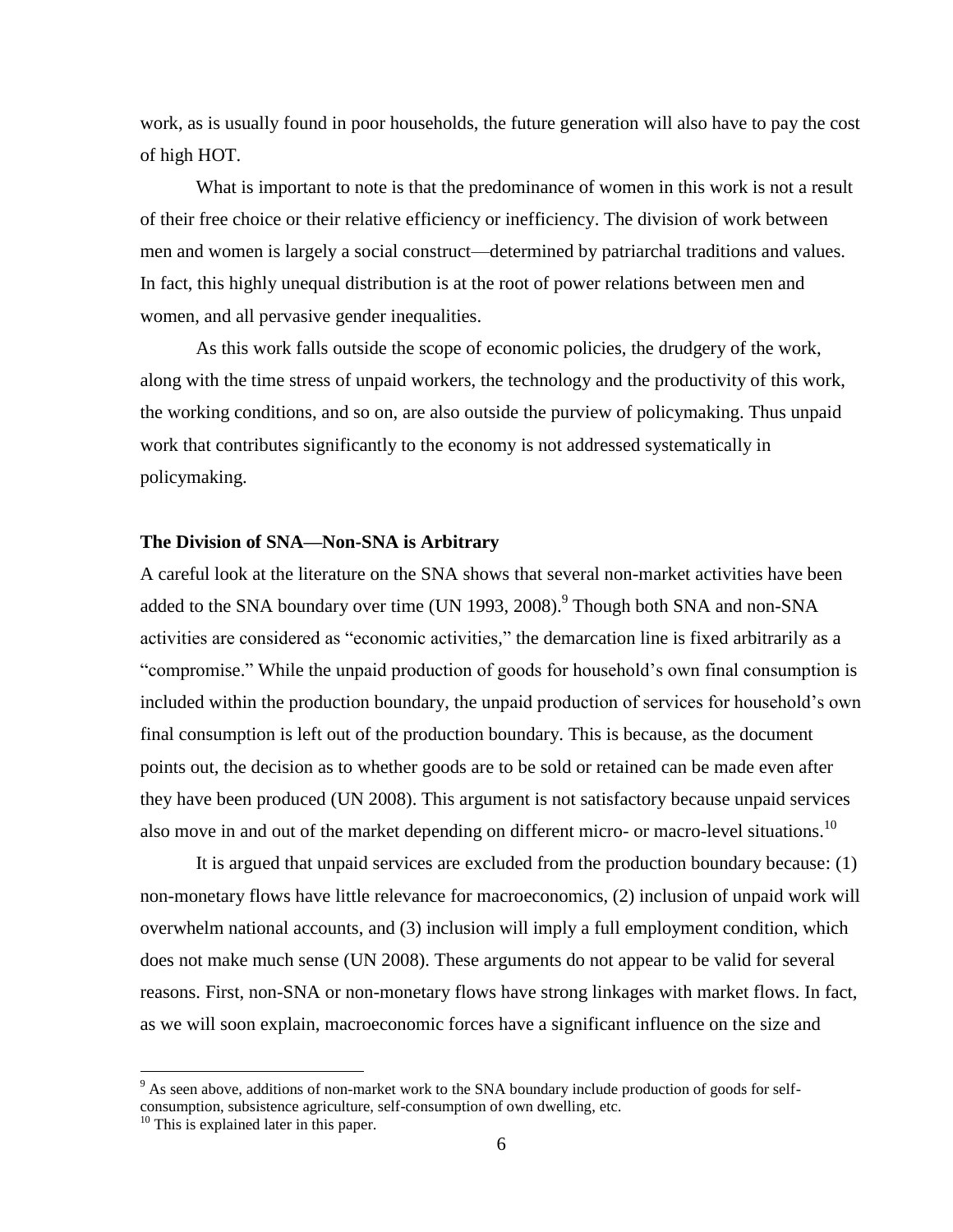characteristics of non-SNA. Second, unpaid work is significant and therefore cannot be excluded from the total economy, irrespective of the fact that it does or does not overwhelm the national accounts. Third, the inclusion of unpaid work requires the modification of certain concepts (such as workforce and labor force) and new analytical tools, not the exclusion of unpaid work from the SNA boundary.

Luisella Goldschmidt-Clermont, an eminent economist, who worked with the International Labour Organization (ILO) for many years, finds this demarcation line between SNA and non-SNA highly illogical. She argues that the production process continues in both market and non-market spheres. For example in food production, there is the sequence of crop farming – harvesting – processing – storing – processing – cooking – consumption. Except for the last stage, all of the processes are production, value addition, and all should be included in the SNA. Similarly, human capital formation starts with nurturing a child (by taking care of its health and education, etc.) at home and continues thereafter in schools. However, human capital formation is recognized only after the child goes to school. Goldschmidt-Clermont calls this demarcation line a "patriarchal line," not justifiable on any grounds (Goldschmidt-Clermont 1987 and 1989). This patriarchal demarcation line puts non-SNA under a shroud of invisibility and puts it outside the purview of economic policy: in the process it adds a male bias in macroeconomics. In other words, this division forces policymakers to adopt a partial and biased view of the economy.

#### **The Division Implies Violation of Gender Justice and the Human Rights of Women**

The above discussion shows that non-SNA work is a kind of time tax on women throughout their life cycle. This time tax tends to reduce the time available for remunerative work, leisure time, and time for the education and health of women. In the case of poorer groups, this time tax tends to trap the poor and particularly poor women in poverty—in both income and time poverty<sup>11</sup> (Hirway 2010). As Rania Antonopoulos puts it, this is a form of social and economic exclusion of women from the market and from the mainstream economy. It is a *de facto* segregation of women in the economy (Antonopoulos 2009).

l

 $11$ Hirway's study has shown that due to the time stress caused by paid and unpaid work, poor and particularly poor women do not have much time left for education/skill training, self-improvement, social networking, or even rest. As a result, there is a limited scope for them to get out of the trap of poverty (Hirway 2010).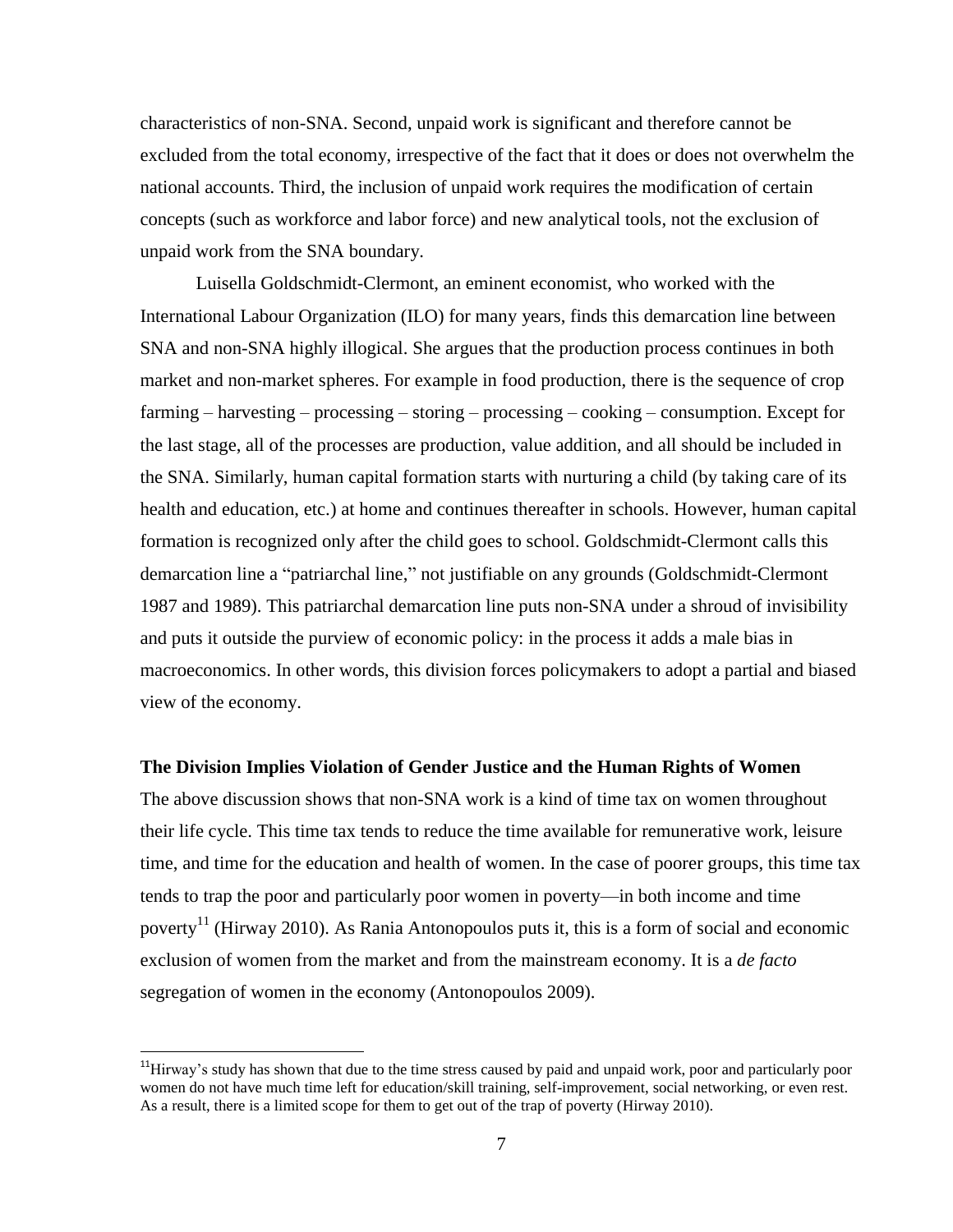This can also be viewed as a violation of the basic human rights of women. The lopsided distribution of paid and unpaid work between men and women violates women's right to equal opportunities, as well as their right to non-discrimination, right to education and health, and right to work. It also violates their right to social security as unpaid workers, right to enjoy the benefits of scientific progress, and the right to participation. The report of the Special Rapporteur on Extreme Poverty and Human Rights points out, for women of the extremely poor households, this unequal distribution results in violation of basic social, cultural, economic, and political rights (UN 2013).

### **Unpaid Work and Poverty**

l

It can be observed that in official poverty calculations the links between unpaid work and living standards have been largely ignored. This omission would not be troublesome if the time necessary to engage in such production were always readily available. But this is not necessarily the case. Frequently, the household upkeep time is high and households do not have the income resources or state-provided services to meet their needs for care services. Official poverty estimates do not capture the full extent of this deprivation. Further, it is quite plausible that the joint distribution of time and income deficits differs systematically across population subgroups (e.g., income distribution, large-size families with children, urban versus rural place of residence, formally employed versus own account workers, etc.). Should this prove to be the case, the reported data on the incidence and depth of poverty are inaccurate. It also follows that poverty trends can be biased, and hence highly misleading. If we accept the proposition that household production contributes to a household's standard of living, taking time deficits into account makes for better measurement of income and consumption poverty. Tracking both can reveal vulnerabilities that have, so far, remained hidden—while all along they have been affecting, in distinct ways, different segments of the population. Such alternative measures do exist and a good example can be found in a recent United Nations Development Programme (UNDP) publication focusing on three Latin American countries (Antonopoulos et al. 2012).<sup>12</sup>

<sup>&</sup>lt;sup>12</sup> Antonopoulos et al. 2012. *The Interlocking of Time and Income Deficits: Revisiting Poverty Measurement, Informing Policy Responses*. UNDP, Regional Service Centre for Latin America and the Caribbean, Panama.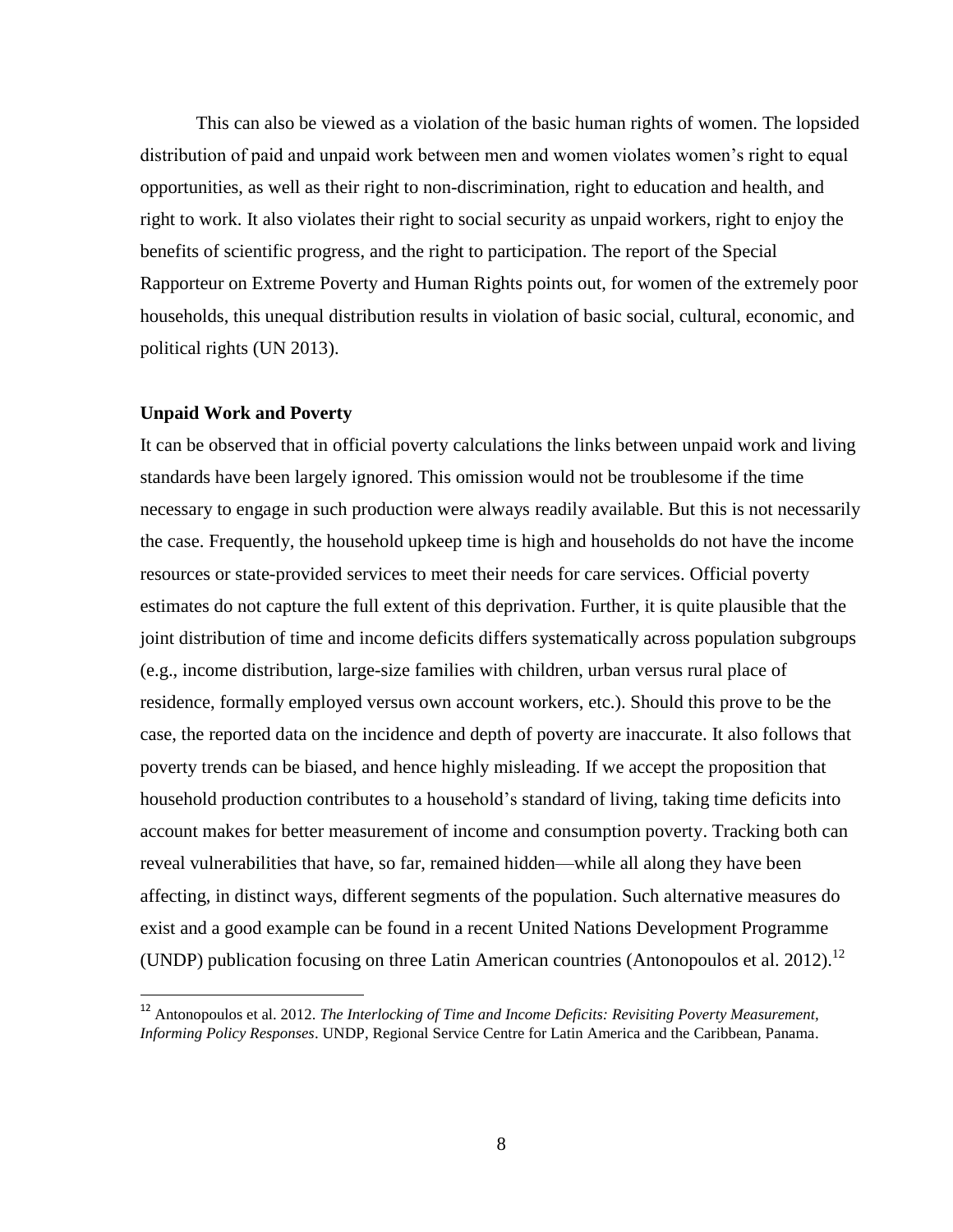This alternative measure reveals that a much wider segment of the population is falling below minimum thresholds of living standards (i.e., these segments are worse off than officially estimated). The conventional measures may prove to be inadequate here. That is, poverty reduction interventions for specific pockets of the population require well-coordinated and not isolated, one-off, interventions. Policies must be simultaneously rolled out so that inequalities in paid work (related to labor markets and employment) and unpaid work are addressed coherently. This type of methodology that puts time use surveys to good use must gain more visibility and become a standard practice among statistical agencies.

# **Unpaid Work and the Macroeconomy**

#### **Unpaid Work in Economic Theories**

Economic theories in the past failed to recognize unpaid work as a part of the mainstream economy. Classical economists stated that unpaid domestic services were not production, because "production is only in the market." An unpaid service within a home is the consumption of the incomes earned. Neo-classical economists considered unpaid work within households as outside the purview of economics, also because unpaid work is non-market work—the labor of dependents and not the labor of breadwinners. Market work is only the work of the breadwinner. Also, unpaid work is not an economic good, because it is "free" and is "unlimited."

Simon Kuznets, the father of national income accounts, who compiled national income accounts for the first time (for the United States), also kept unpaid work outside the purview of national income, as it is "housewives' production" and is therefore not a part of the economy.

The above arguments for excluding unpaid work from mainstream economic theories are not acceptable to some of the present-generation economists who approach macroeconomics realistically and logically. It is to be accepted that domestic unpaid services are not just consumption, but also represent production by household members. Also, unpaid work is not free (it has a cost). It is also not unlimited (there are limits on women's capacity to work), and therefore, it is an economic good.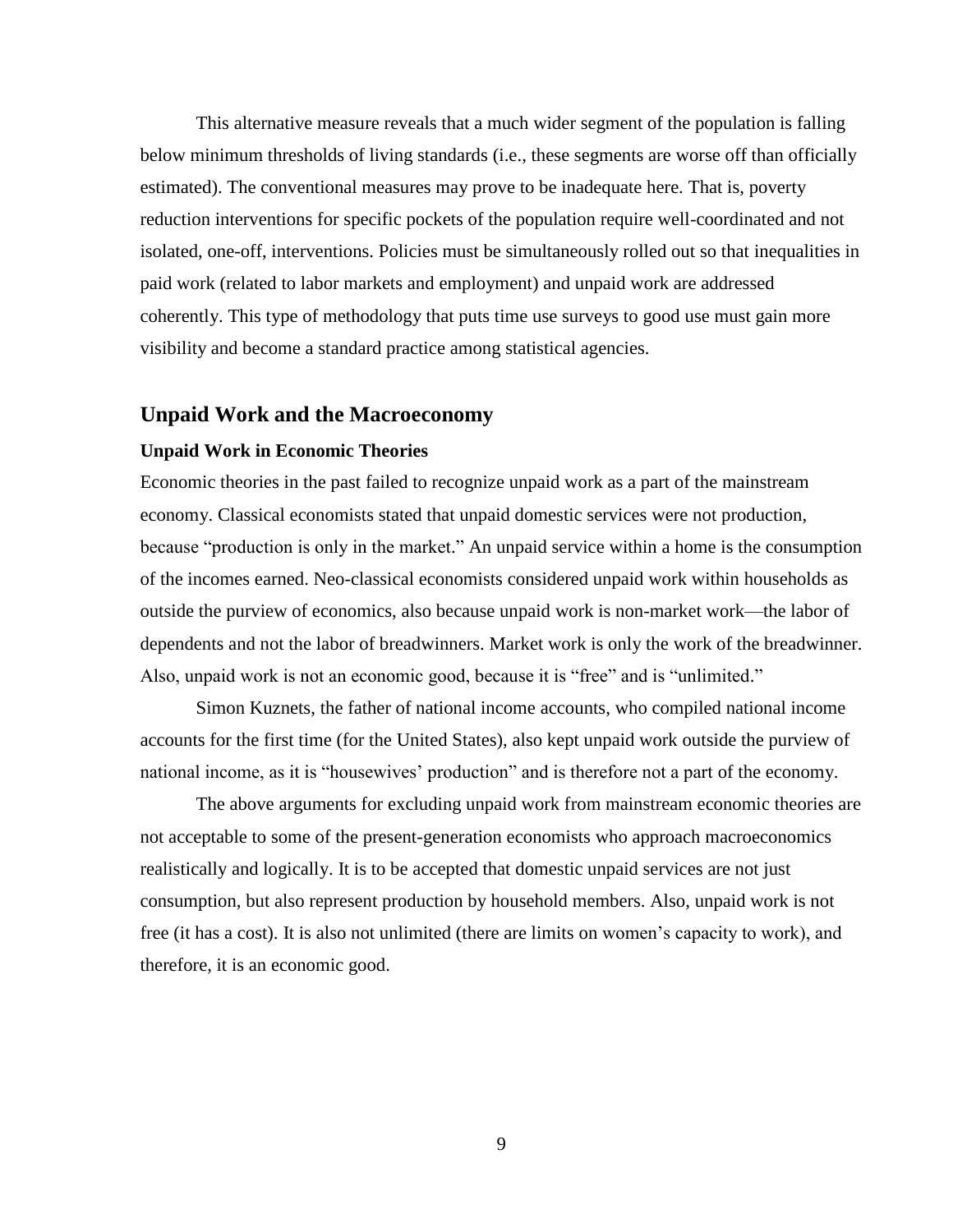# **Household as a Production Unit**

Chart 1 (below) shows how the household is one of the three sectors of the macroeconomy. It is not an add-on sector or an afterthought; it is a fundamental building block, structurally interlinked with the other two sectors, namely the public sector and the market.

The chart also shows that the household sector provides formal labor, informal labor, and unpaid labor to the economy. This labor is provided to the business sector and the public sector. Both these sectors get formal and informal labor from the household sector. The household sector also provides formal paid work and voluntary work to nonprofit institutions. Similarly, the business sector and the public sector provide goods and services to the household sector and to nonprofit institutions. The business sector also provides goods and services to the public sector. Finally, the public sector also provides services to the business sector, the household sector, and to nonprofit institutions. This chart depicts very clearly the linkages between the three fundamental sectors in the macroeconomy.

The chart implies that how people divide their time between paid (SNA) and unpaid work (non-SNA) ought to be used to understand the impact of macro policies on those performing paid work, as well as those performing unpaid work (Antonopoulos 2009).







Source: Diane Elson (2008).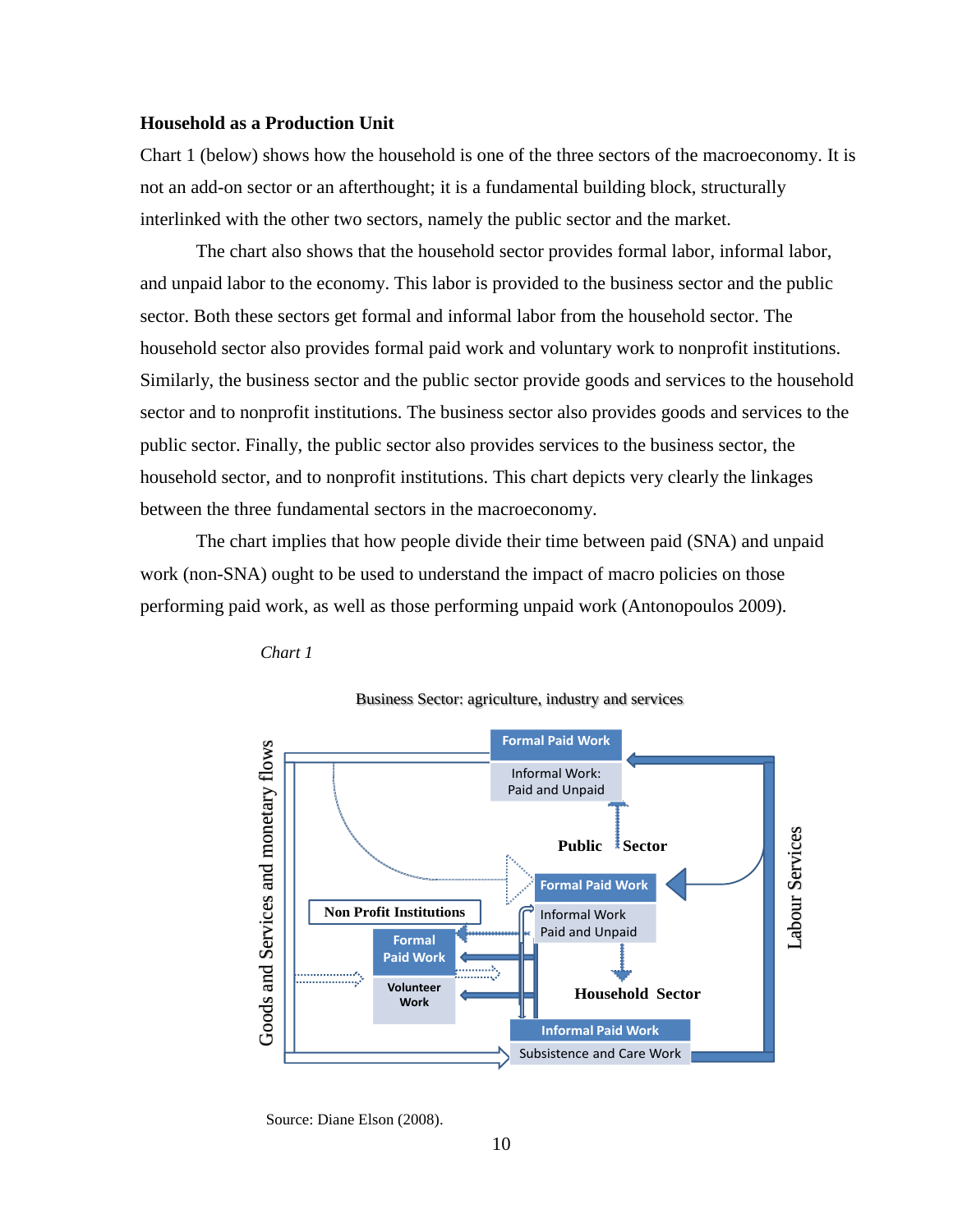# **Unpaid Work as Subsidy to the Macro-economy**

The relationship between the non-SNA sector and the rest of the economy indicates that the latter subsidizes the macroeconomy in multiple ways (Antonopoulos and Hirway 2010). Households (unpaid work) provide several services that the government is expected to provide to people. These include care and basic public provisioning. Households take care of sick and chronically sick people, as well as disabled and elderly people, and provide education, health, and nutrition to children. Voluntary unpaid services also provide those services to people for which the state is supposed to be responsible. All these unpaid services therefore tend to reduce the burden on the state. In the absence of these unpaid services, the state would have spent much more on public provisioning. Unpaid work also fills gaps in infrastructure. For example, unpaid work includes fetching drinking water, sometimes from long distances; unpaid work provides fuel wood again from distant places when necessary, and ensures access to often distant basic services, such as health services. In short, unpaid work subsidizes government by provisioning to households.

Similarly, households also subsidize the market in the business sector. Unpaid work lowers the cost of labor at the macro level. The private sector has to pay much less than what it would have paid to maintain the same standard of living of workers (i.e., the wear and tear on workers, or labor depreciation, is taken care of by unpaid household services). This raises profits at the macro level, leading to an increase in the amount of capital accumulated and in economic growth.

However, because of this engagement in unpaid work, the work participation rates of unpaid workers (women) decline in the labor market, reducing the total workforce/labor force in the economy (Economic Commission for Latin America and the Caribbean 2007, Hirway 2008). A significant number of women are not participating in the labor market because of their domestic duties. As this is not an optimal use of labor in the economy, it is a loss to the macroeconomy (IMF 2013).

#### **Unequal Distribution of Unpaid Work across Gender and Macroeconomic Losses**

In spite of constituting 50% (or 48–49%) of the population, women's contribution to the conventional macroeconomy is very small, both in terms of their labor market participation rate and in terms of their share in high productivity sectors. Women contribute much less than their potential to the economy (IMF 2013).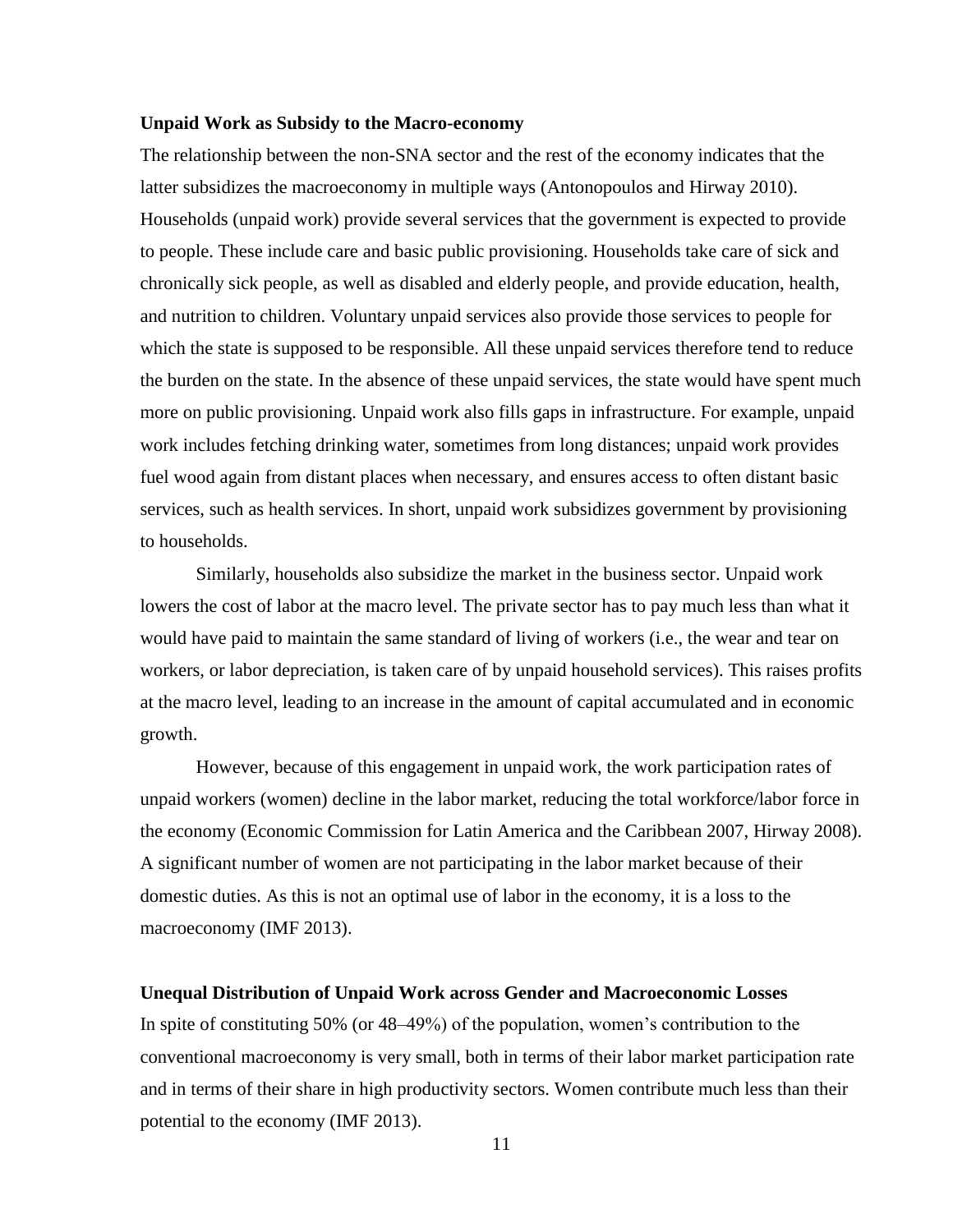The unequal burden of unpaid work on women divides the labor market on gender lines (IMF 2013, Hirway 2008, Esquivel 2008). The burden of unpaid work, along with the social norms and traditions attached to it, results in lower accumulation of human capital (health, education, skills, etc.) by women, which in turn, constrains women's performance in the labor market.

When most women enter the labor market, they enter with a burden of responsibilities of unpaid work on their shoulders, which tends to deny them a level playing field at the outset. Women's lower level of education/skills, along with their lower mobility, results in their lower participation in the labor market, as well as overcrowding in low-productivity occupations, lower wages, and higher unemployment rates. The segregation and discrimination against women tends to reduce their prospects in the labor market. Female entrepreneurs also tend to be constrained due to their lower access to resources, to credit, and to technology (IMF 2013). In short, the sex-based division of labor at home and in the market does not allow an economy to tap the full potential of its labor force. The International Monetary Fund (IMF) estimates that the GDP of a country can increase considerably if the full potential of the female labor force is tapped.

# **Neo-liberal Policies and Unpaid Work**

It has been argued that neo-liberal policies, through their impact on unpaid work, have an adverse impact on the economy (Elson 2008). Nancy Folbre argues that neo-liberal policies have offloaded the cost of these economic policies to unpaid workers (Folbre and Yoon 2008). Diane Elson also argues that the success of the neo-liberal policies in increasing economic growth is usually achieved at the cost of women, and this in turn incurs macroeconomic losses. For example, trade liberalization expands global markets for domestic products and raises the rate of economic growth. However, it also results in the restructuring of production (for flexibility) and the restructuring of labor (for flexibility and for reducing the cost of labor). As women with the burden of unpaid work fit well in this flexibility system, they end up taking work (usually at the low end of the value chain) which is of poor quality, i.e., with low wages, poor or no social protection, low employment status, and with poor terms of employment in general. This tends to increase the total burden of work, resulting in greater time stress. This is not only a loss of well-being for part of the workforce (usually women) but it is also a depletion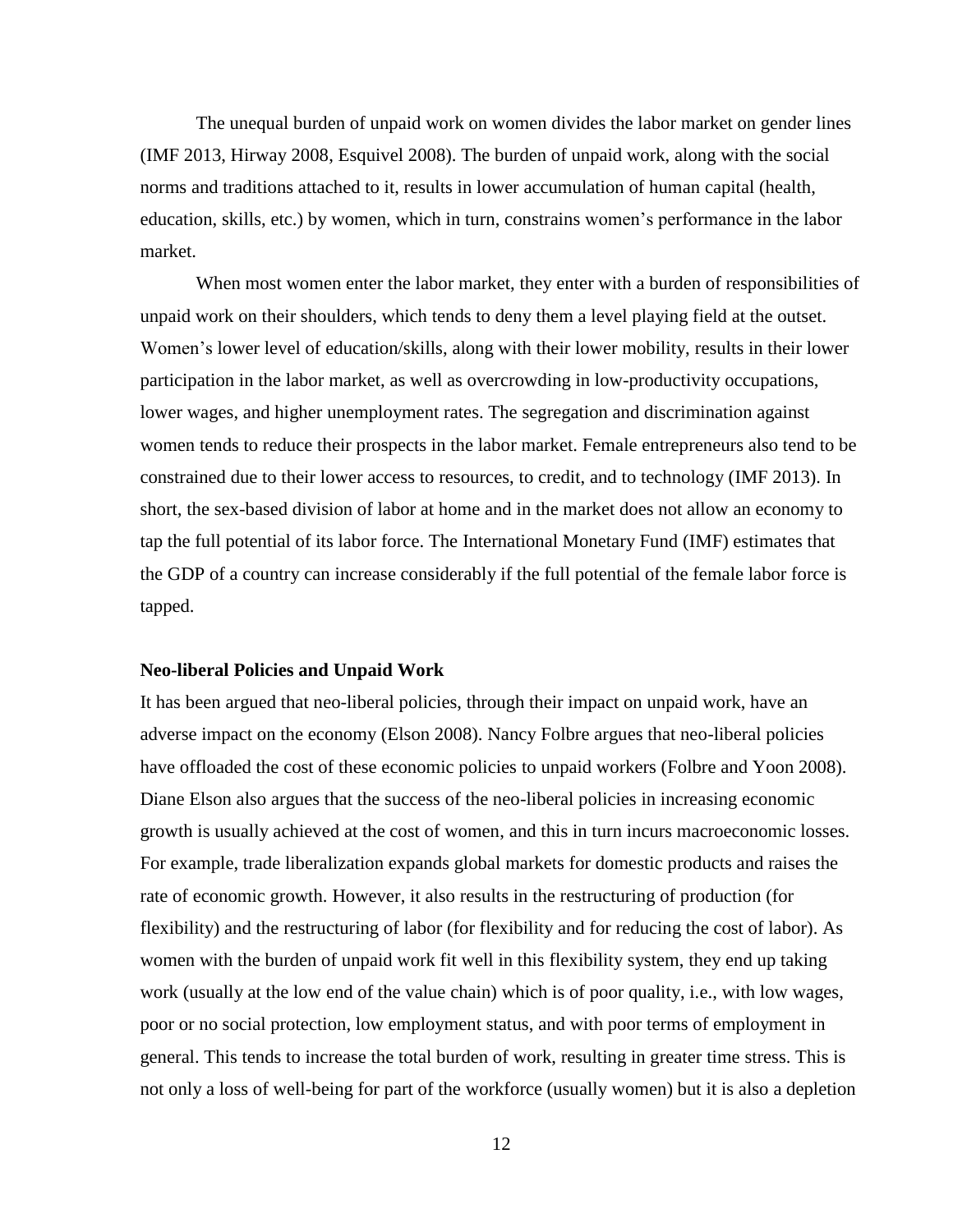of human capital (of women) and a sub-optimal use of the labor force in the economy. Ultimately this reduces the potential gains to the economy in the long run.

Similarly, when public expenditure is reduced to meet fiscal deficit targets (as is done frequently by governments for macroeconomic stability), it tends to reduce the expenditure on health, education, and public services. This in turn tends to increase the burden of unpaid work on women. As privatization of these services makes them expensive, these services are brought into households as a part of their coping strategy, reducing their well-being and human capital / productivity on the one hand, and care deficiency in the economy on the other hand. These negative consequences, however, go unnoticed due to the lack of data, and are not addressed by suitable policies. In other words, a partial view of the economy and partial policymaking result in several distortions at the macroeconomic level.

# **Integrating Unpaid Work in the Macroeconomy**

 $\overline{\phantom{a}}$ 

It can be argued now that non-SNA work is a part and parcel of the macroeconomy. SNA work and non-SNA work are closely linked with each other, and together they form the macroeconomy. These categories of work are not in separate watertight compartments. Activities move from SNA to non-SNA status and vice versa—not only for households with different characteristics,<sup>13</sup> but also under different macroeconomic conditions. For example, during a slump period when employment and income are falling, households tend to increase their unpaid work as a coping strategy by bringing some paid activities into the household; and conversely during a boom when employment and incomes are rising, households tend to reduce their unpaid work by taking this work to the market, as they can now afford to buy market services. This anti-cyclical behavior of unpaid work is a good indicator of the macroeconomic interactions of both the categories of work. Given the limited capacity of women to give care, this perhaps implies that the economy tends to suffer from a care crisis during a slump, unless the government intervenes in a big way. It also implies that there is a continuum between paid (SNA) and unpaid (non-SNA) work, and that unpaid work needs to be treated as work in the economy and unpaid workers need to be covered under macroeconomic policies and under labor

<sup>&</sup>lt;sup>13</sup> The size and nature of unpaid work at the household level tend to depend on household income; structure, size and composition of households; presence of elderly, sick or disabled persons in the household; prevailing social norms, etc.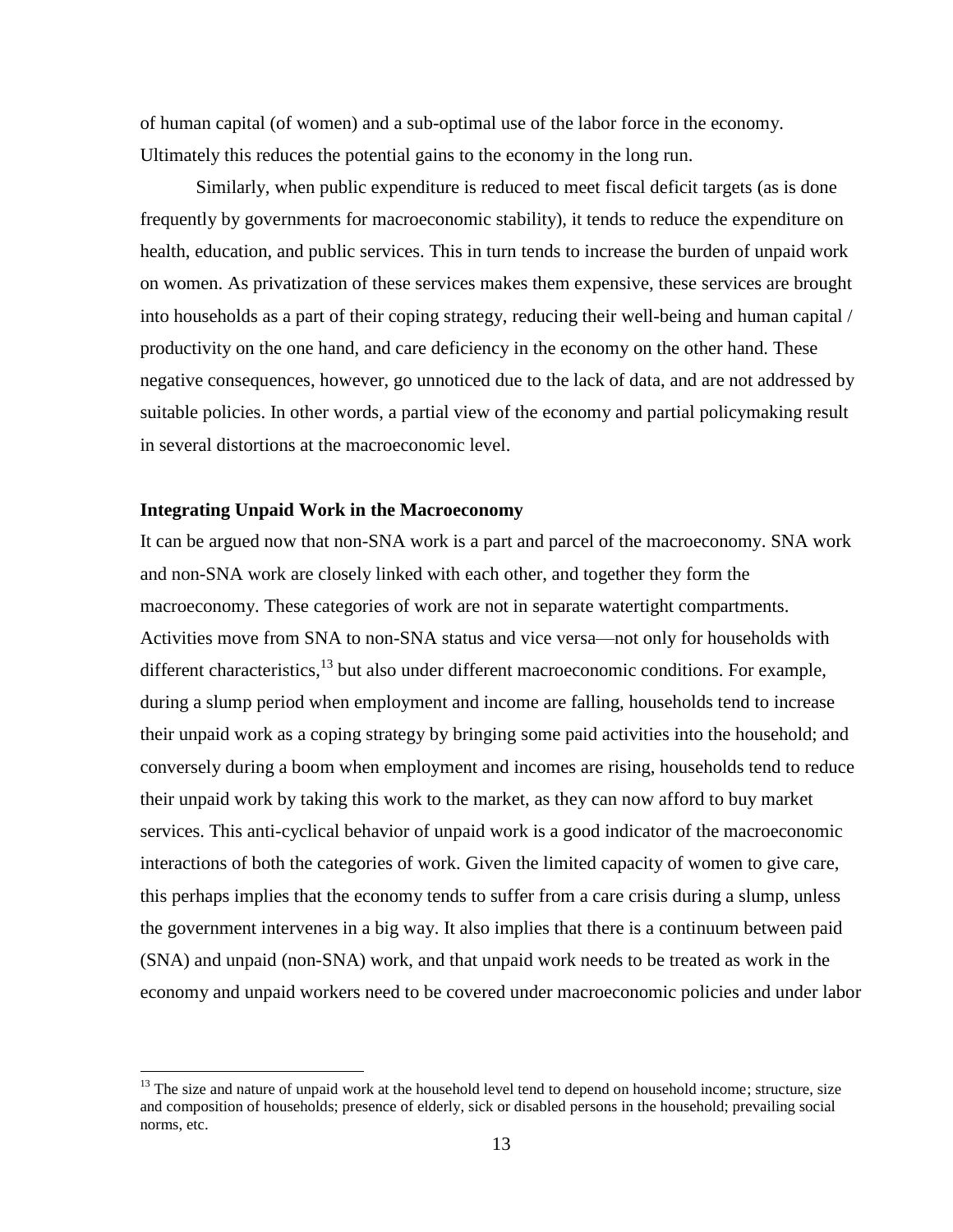and employment policies. An important question in this context, therefore, is how to integrate unpaid work with the macroeconomy and macroeconomic policies.

### **The Triple "R" Approach**

The triple "R" approach for integrating unpaid work with macroeconomic policies was first recommended by Diane Elson (2008). It is now a well-accepted approach. This approach attempts to integrate unpaid work into the mainstream economy by reducing it and by reorganizing it between paid and unpaid work. Such integration is expected to improve the efficiency of the total workforce on the one hand and reap some macroeconomic gains on the other hand.

The first "R" refers to the "recognition" of unpaid work, viz. giving visibility to this work in national statistical system. This is to be achieved mainly through conducting regular time use surveys that collect detailed and comprehensive information on all human activities, including unpaid activities. Giving visibility implies: (a) providing information on the participation of women and men, as well as boys and girls in different activities, including unpaid activities, along with the time spent by them on these activities; (b) providing information on the technology used in the different unpaid (and other) activities, including the drudgery involved and time stress experienced by workers; (c) estimating the determinants of the nature and size of unpaid work in terms of socioeconomic characters of the household and individuals; and (d) showing how the sum total of care is shared by the government, the market, civil society organizations, and within the household. All this information helps in designing interventions to reduce and reorganize this work.

The second "R" refers to reduction in unpaid work in order to reduce the drudgery part of the work as well as the time stress of unpaid workers. This can be done in multiple ways: (1) by improving the technology of some work to reduce drudgery and to improve the productivity of unpaid work (e.g., providing fuel-efficient stoves for cooking in place of primitive stoves using fuel wood), (2) by providing infrastructural support to reduce drudgery (e.g., providing water supply at the door step), and (3) by making basic services accessible through improving connectivity (e.g., good roads and transportation services) or by setting up such services at convenient locations. These steps will release women from the burden of unpaid work, and reduce their time stress to enjoy leisure or to participate in productive work. In the case of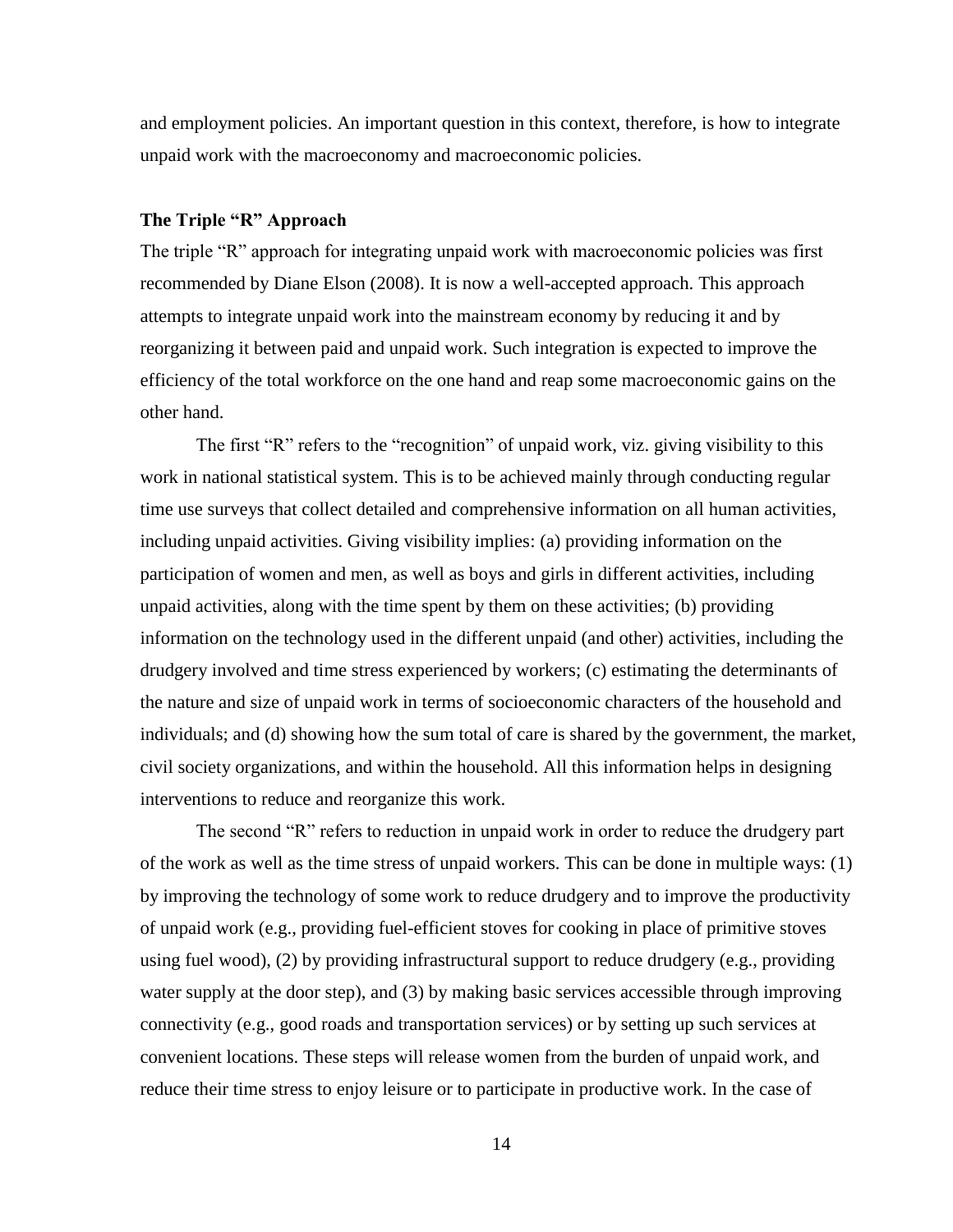children performing this work, these steps will release children so they can fully participate in education.

The third "R" refers to the redistribution of unpaid work within the household and within the four institutions (care diamond institutions). The redistribution of unpaid work within the household requires changes in the prevailing patriarchal norms and customs. This kind of redistribution is essential primarily for providing a level playing field to women in the economy, and particularly in the labor market for achieving an optimally efficient allocation of the labor force. Even if outside institutions share unpaid work, some unpaid work will always remain within the household.<sup>14</sup> Government may consider providing incentives to encourage the sharing of unpaid work by men. 15

The redistribution of unpaid care between the other caregiving institutions calls for shifting some unpaid work to the mainstream economy— to the market, to the public sector, or to the voluntary sector (paid /unpaid). The unpaid work that can be shifted to the mainstream economy is frequently termed as "hidden vacancies" (Antonopoulos and Fontana 2006), i.e., the vacancies which should be in the mainstream economy but are hidden, as these are inadequately filled in by unpaid work. The type of unpaid work that can be shifted to the mainstream economy could be: (1) child care—taking care of children when mothers are working or not working, i.e., taking care of infants and children, feeding them and taking care of their other needs, and (2) taking care of the disabled, the chronically sick, other sick, elderly persons, etc. This care, when given by households as unpaid care, is frequently inadequate, either in terms of the time spent on it, or in terms of its quality, regularity, and reliability. However, if new jobs are created in the mainstream economy to provide this care, the state can ensure the delivery of professional care with regularity on the one hand and unpaid workers can be released from the time stress of this burden on the other hand. The women released from this work may also participate in productive work in the mainstream economy, leading to an optimal use of the labor force. It should be reiterated that not all unpaid care/work can be or should be transferred to the mainstream economy.

This reallocation of care resulting in the reorganization of the labor force (paid + unpaid) has to be a part of a national labor policy for multiple reasons: it tends to provide a level playing

l

 $14$ In the words of Nancy Folbre, this work is what keeps family together and nurtures social values

<sup>&</sup>lt;sup>15</sup>Government may provide paternity leave, special incentives if men share child care, etc. That is, some steps that encourage men to share unpaid work to reduce the unpaid work of women.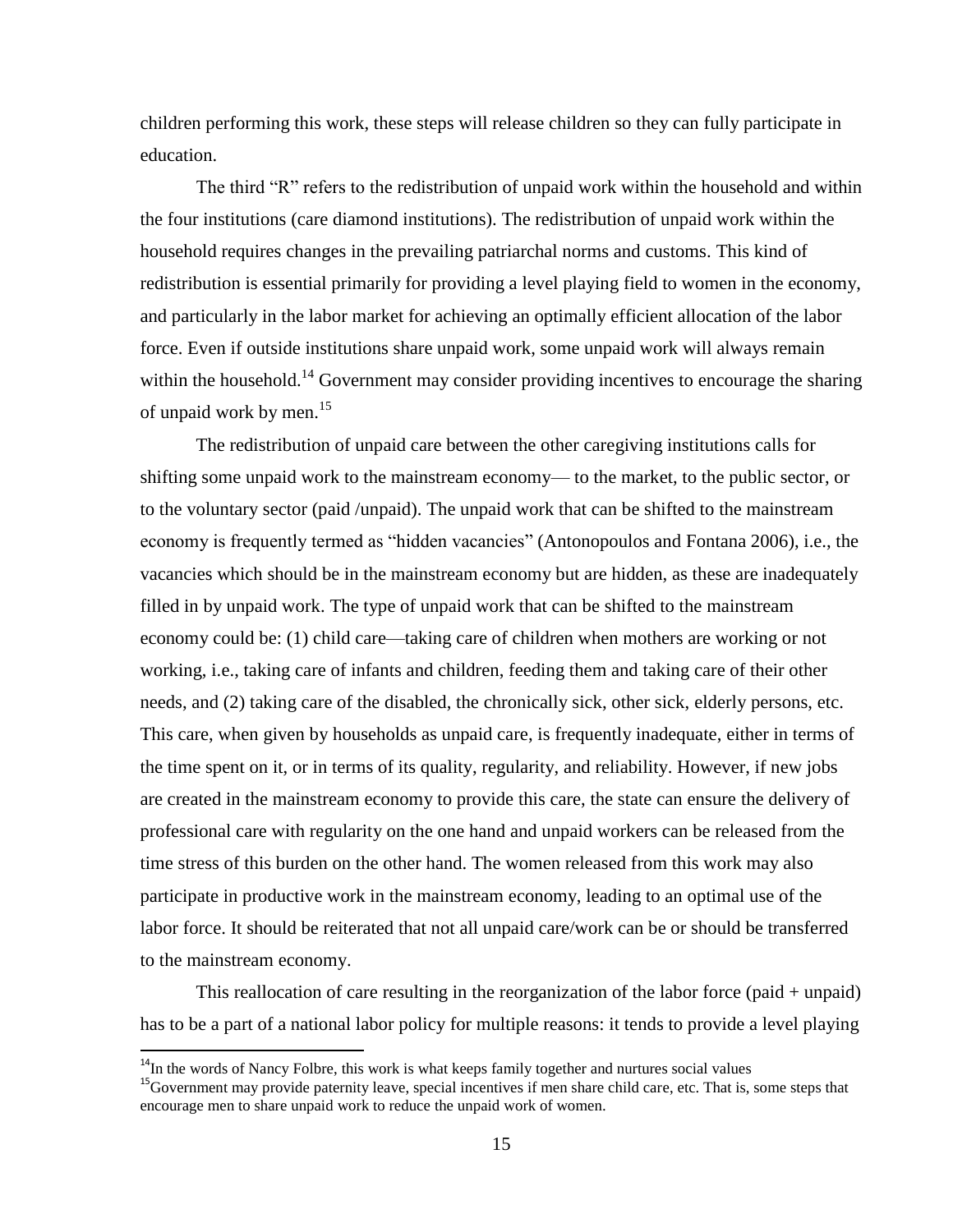field to women workers in the labor market—for gender justice, as well as for raising workforce participation rates (WPR) of women; it creates new paid employment opportunities in the mainstream economy; it ensures professional care (and solves a major problem of care deficiency seen at present) for those who need it; and it tends to optimize the use of the labor force in the economy.

Such an approach may raise public expenditure considerably (when attempts are being made to contain it under the neo-liberal policy framework), and may also create inflationary pressure in the economy by adding to the purchasing power in the economy. However, it can be argued: (1) the generation of mainstream employment, as well as ensuring professional child care, have significant multiplier impacts at the macro level<sup>16</sup> (Antonopoulos et al. 2014), and (2) the financial space of the budget can be increased by following the principle of "maximum available resources<sup> $17$ </sup>(Balakrishnan et al. 2011). The returns from the reorganization of labor will certainly outweigh the costs.

# **Valuation of Unpaid Work into Satellite Accounts**

 $\overline{\phantom{a}}$ 

The valuation of unpaid work in money terms is another approach of integrating unpaid work with the mainstream economy. Valuation essentially describes unpaid work in monetary units the same unit in which GDP is valued. This makes it possible to give visibility to this work in terms of its share of the total well-being of the economy. Valuation is also expected to help in estimating the total GDP for the expanded macroeconomy. To put it differently, if the economy consists of the three sectors (i.e., the household, the market, and the government), valuation helps in estimating their respective contributions in a common unit.

The valuation of unpaid work is a subject of debate in the literature. On the one hand, there are scholars who argue that "care" is much more than "labor" and cannot be commoditized

<sup>&</sup>lt;sup>16</sup>The SAM-based analysis by the authors shows that this positive multiplier effect is in terms of employment, income, and output.

 $17$ The resources with the government depend on (1) expenditure, aid, and taxation; (2) borrowings and running deficits; (3) monetary space that is determined by the Central Bank's policies that impact rate of interest, exchange rates, foreign exchange reserves, etc. If the monetary and fiscal policies are used as major tools to reach full employment, it is possible to get out of the narrow scope and raise finances for developmental goals (Balakrishnan et al. 2011). Some of the other means of raising the national finances will be: reduction in defense expenditure, eliminating bad subsidies (i.e. crony capitalism) and tracing black money—all the three sources can generate huge funds; giving priority to developmental goals and changing expenditure accordingly. Gender responsive budgeting can play a big role here, raising taxes on wealth and incomes, borrowings or deficit financing could also raise the resources to a great extent, and accessing funds from donor agencies could also be a good source (Hirway 2014a).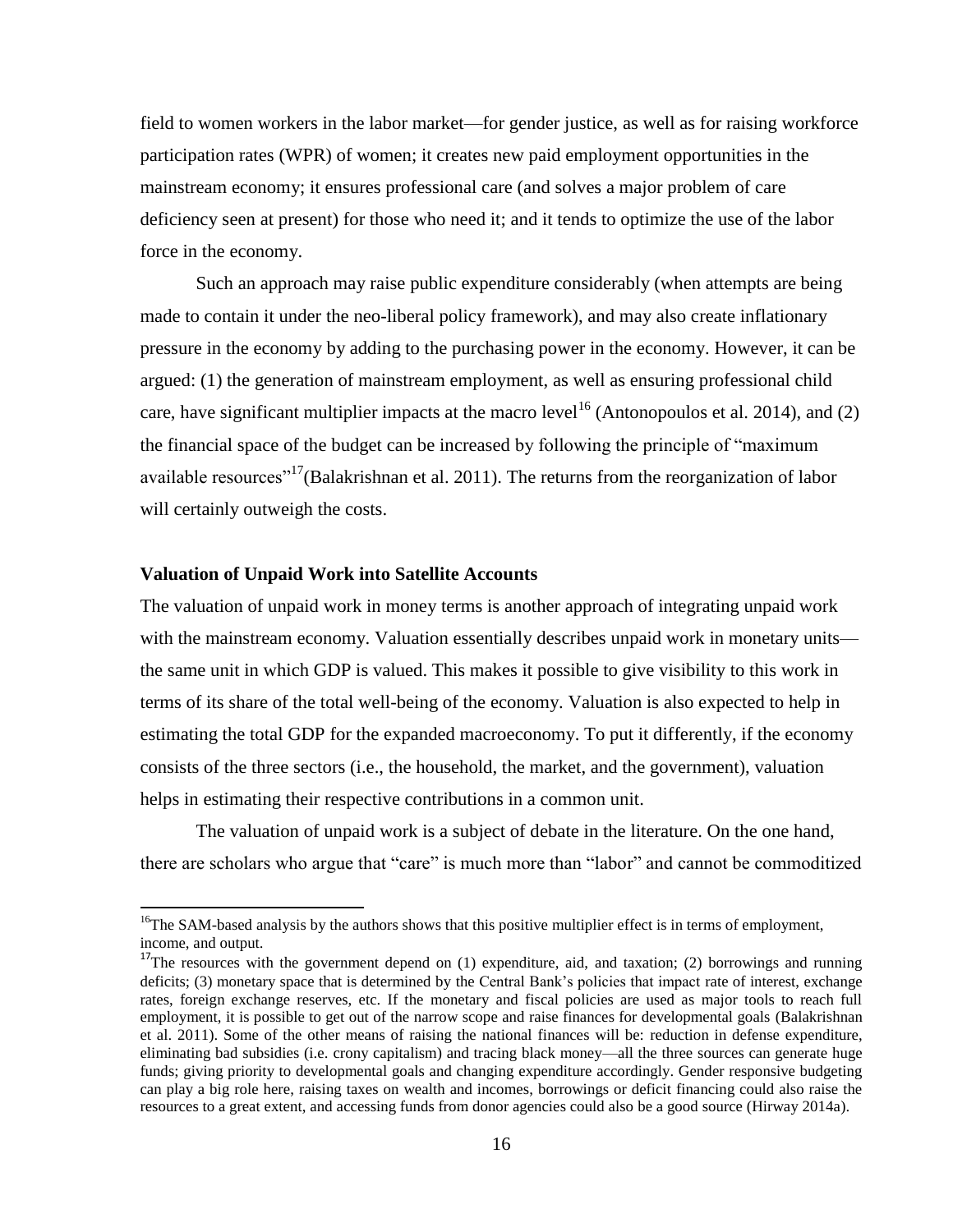in money terms. It is also argued that it is not easy to get the right prices of some of the activities performed as unpaid work—such as telling bedtime stories to children (Folbre 2001). In fact, valuation implies comparing oranges and apples, the two sets of work performed in totally different environments, i.e., the competitive environment of the market and the work in the home, where profit is not a motive. It is also argued that valuation of unpaid work will inflate incomes, particularly of the poor who spend a good amount of time on unpaid work. This may give a false signal about the levels of the standard of living of the poor and of the overall standard of living in poor countries.

On the other hand, some scholars argue that the valuation of unpaid work in money terms gives visibility to the contribution of unpaid work as compared to that of national GDP. This value justifies the claim of unpaid workers on the public exchequer, as it allows them to demand funds for improving their technology and working conditions and even pension benefits. Valuation also gives estimates of total well-being of the economy in terms of a wider estimate of GDP, and thereby gives full visibility to women's unpaid work (Collas-Monsod 2010). Finally, it is also argued that comparing the GDP estimates of different countries *at present* (without adding the value of unpaid work) is like comparing apples and oranges, as some countries exclude domestic services (when unpaid) while the other countries (richer countries) include the same services in national income as they are priced in the market (Sharma 2012). In order to make the GDPs of different countries comparable, it is necessary to merge the conventional GDP with the value of unpaid work, if not today at a later stage.

The arguments in favor of valuation appear to be stronger from a macroeconomic point of view. Several global organizations and global summits have recommended the valuation of unpaid work (UN 1993 and 2008, UNDP 1995, ILO 2013, Beijing Platform for Action 1995). The argument that valuation will inflate the incomes of the poor and inflate the national GDP does not seem to be valid on the grounds that (1) the GDPs of different countries will be comparable only when all countries add the value of the unpaid work in the expanded GDP, and (2) a major objective of compiling national income accounts is also to study the structure of an economy—the higher share of GDP from unpaid work will definitely be considered a problem for poor countries.

However, one has to be very careful about the methodology used for valuing unpaid work. The most common approach to the valuation of unpaid work at present appears to be the input method, under which the labor component of the unpaid work is valued by different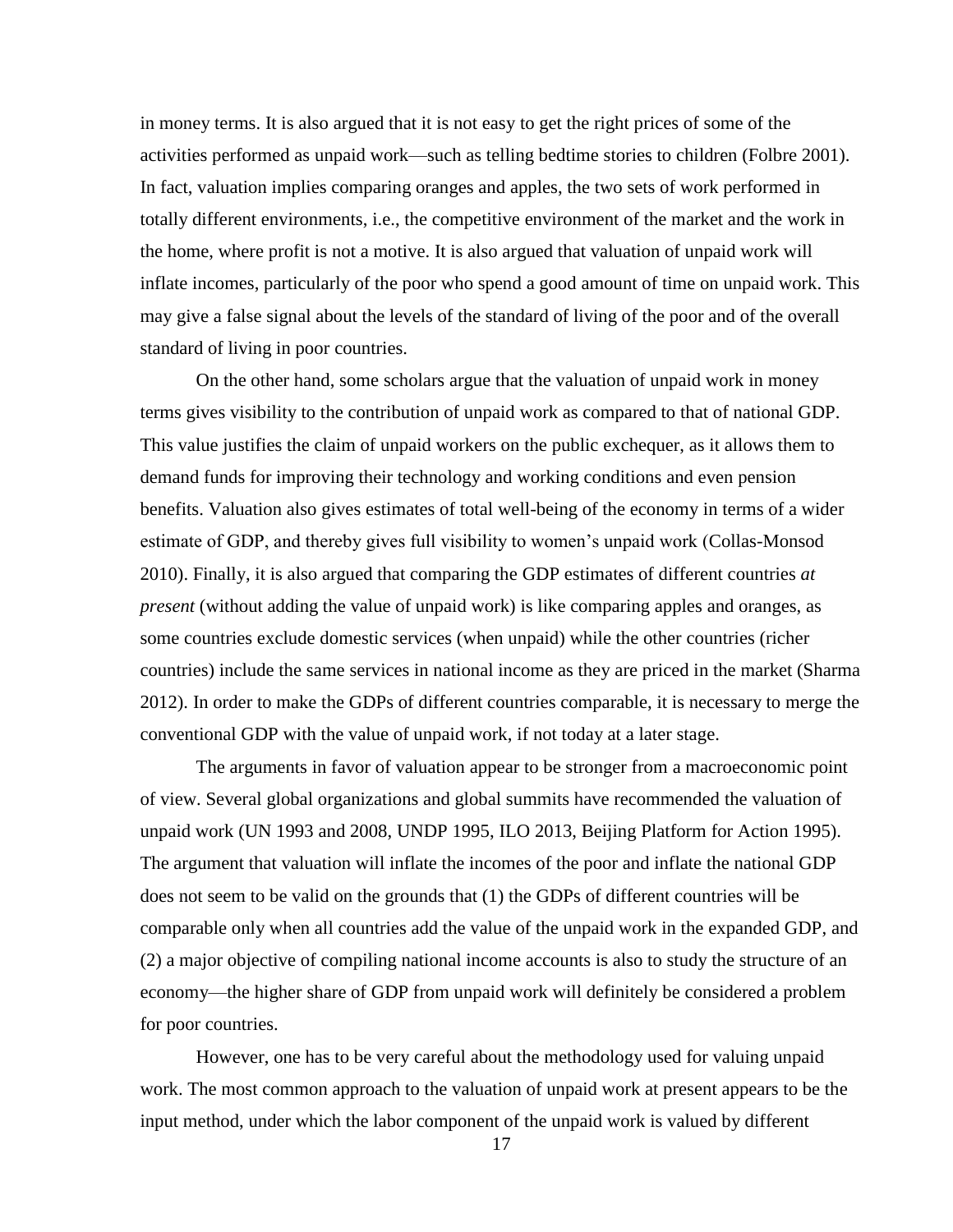market wage rates (Fukami 2000, Hitoshi 2000, Nath 2003, Budlender and Brathaug 2000, Eun and Ryu 2012), such as housekeeper's wages, specialized wages, or opportunity costs.<sup>18</sup> Though the debate on the wage rate is ongoing, it is now realized that the input method is inadequate, as it pays no attention to the productivity of unpaid time.<sup>19</sup> The other approach recommended is the output method, in which the unpaid time use is converted into outputs (for example, number of meals produced, number of clothes washed, rooms cleaned, etc.), and the value is computed using the relevant market prices. Though the output approach appears to be more logical, it is found to be clumsy, as it is not always easy to convert all unpaid services into products.

The accepted method at present is to compile systematic satellite accounts of household unpaid services. Satellite accounts generally address the need to expand the analytical capacity of national accounting for selected areas of social concern in a flexible manner, without overburdening or disrupting the central system (UN 1993, 2008). The satellite account of unpaid work is an extension of the national accounts system beyond its conventional limits. It experiments with new concepts and methods and provides a wider view of the national income accounts. Once the methodology of these accounts finalized and firmed up, these accounts are expected to be merged with the main accounts.

Though several scholars have contributed to building the methodology for computing the satellite accounts of unpaid services, so far no agreement has been reached about a global methodology (Eurostat 2013; Hamunen et al. 2012; Holloway et al. 2002; Harvey and Mukhopadhyay 1996; Ironmonger and Soupourmas 2009). As a result, the task of valuation can be considered a "work in progress." In short, the valuation of unpaid work in money terms has some advantages in terms of integrating unpaid work with the mainstream economy. The task of integrating unpaid work with the mainstream economy by compiling satellite accounts is still a pending task.

l

<sup>&</sup>lt;sup>18</sup>The wage rates used in computing value of unpaid time are (1) housekeeper's wages; (2) specialized wage rates – for example, a commercial cook's wage rate for cooking time, a washer man's wage rates for washing time, etc.; and (3) opportunity cost where the wage rate is determined based on the wage rate the unpaid worker is likely to get based on her/his education/skills and other formal expertise. It has been observed that the housekeeper's wage rate gives the lowest value of the unpaid work, and the opportunity cost gives the highest value of unpaid work.

<sup>&</sup>lt;sup>19</sup>However, as time use is stretchable, in the sense that the time spent on an activity depends on the available time (a housewife may spend two or more hours on cooking while a working woman may spend less than one hour), and on the technology (cooking with a primitive stove may need more time than cooking on a cooking rang), it does not reflect the productivity of time; and therefore the input method is not acceptable for valuation of non-SNA work.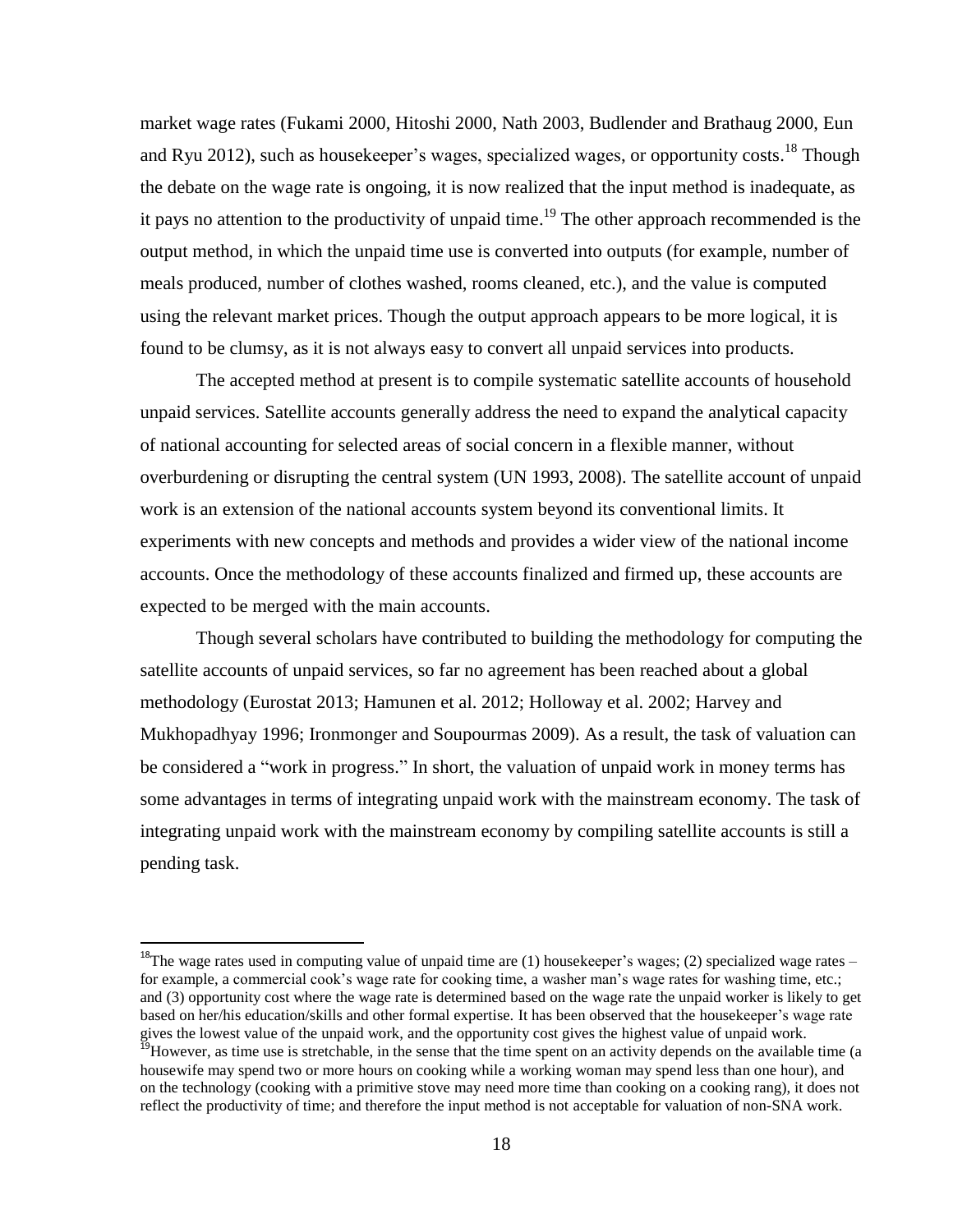Though valuation is essential, there is also a need to go beyond valuation. This is because valuation does not fully integrate unpaid work in policymaking, as it keeps unpaid work separate from paid work. It shows the importance of unpaid work in terms of its contribution to overall well-being; however, it does not guide how this inferior and lagging sector of the unpaid economy can be integrated with the mainstream economy in a manner that its productivity and working conditions can be improved, or how it can be brought into mainstream policymaking. Valuation also does not show how this work can be redistributed. There is a need to develop an approach that goes beyond valuation to integrate unpaid work in macroeconomic policies so as to treat unpaid work as a component of the macroeconomy.

## **Integrating Unpaid Work in Designing and Monitoring Macroeconomic Policies**

One major macroeconomic question that needs to be addressed for this integration to occur is to understand conceptually and empirically the dynamics of the linkage between paid and unpaid work. Some of the important theoretical questions that must be answered in order to understand the extended macroeconomies that include both paid and unpaid work are: What are the determinants of the nature and scope of unpaid work? How are they linked with the macroeconomy? And, how do the dynamics of this linkage change over time? As Luisella Goldschmidt-Clermont put it, sound theoretical work is needed to understand the linkages between paid and unpaid work to get a clear view of the dynamics of the expanded macroeconomy (Goldschmidt-Clermont 1989). The IMF also has emphasized acquiring a sound understanding of the linkages between paid and unpaid work. Somehow, not much work is done in this field.

At the empirical level, several approaches have been recommended by different scholars. One approach frequently recommended by scholars to address this integration is to analyze, conceptually and empirically, the impact of macroeconomic policies on paid and unpaid work. The IMF has also incorporated in its future plans an analysis of the impact of macroeconomic policies on unpaid work and gender inequalities (IMF 2013). "Similarly, ILO also recommends analysis of unpaid work and labor market participation of women and its macroeconomic effects as part of the Centenary Initiatives on Women at Work" (ILO 2014).

The impact of macroeconomic policies on paid work is usually analyzed by policymakers; however, the impact on unpaid work is excluded from both analysis and policymaking. Several studies in this area have shown that macroeconomic policies or sectorial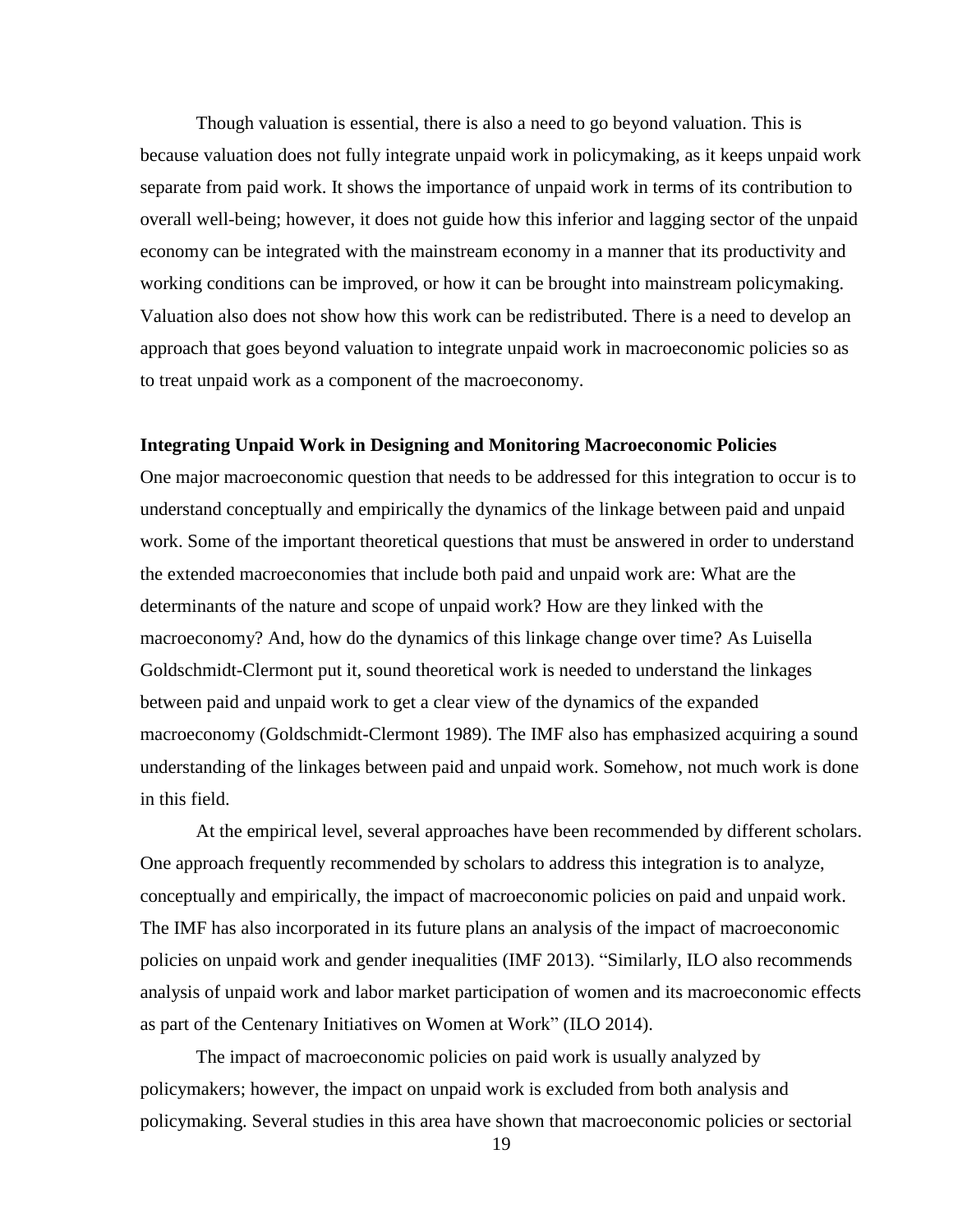policies have different impacts on paid and unpaid work. For example, the austerity policies used to address a global crisis tend to reduce social sector expenditure, which raises the burden of unpaid work on women, reducing women's well-being, as well as productivity. Trade liberalization policy, which promotes economic growth, is observed to be resulting in the "flexibility" of labor, and ultimately ends up promoting home-based production, usually by women. This raises the burden of paid and unpaid work on these workers, and frequently increases children's work time (both paid and unpaid). Consequently, on the one hand, women experience time stress and the depletion of their energy (and productivity), while on the other hand, children suffer in multiple ways, such as loss of childhood, sub-optimal growth, and care deficiency. Several other studies have been conducted by researchers in the context of global crises, austerity policies, trade policies, etc., and have produced similar results (Antonopoulos 2014).<sup>20</sup> An important implication of the above is that policymakers tend to go very wrong in designing and monitoring macroeconomic policies if unpaid work is excluded from the policy analysis.

## **Integration of Unpaid Work with Analysis and Policymaking in the Labor Market**

As seen above, the inferior status of women workers in the labor market cannot be analyzed satisfactorily without studying the constraints of their unpaid work. This is because the nature of their unpaid work will have a significant influence on their participation and the time spent on labor market activities. It will also influence their selection of work, their mobility, and other terms of employment. It is necessary, therefore, to incorporate unpaid work in understanding the functioning of labor markets, studying gender inequalities in the labor market, analyzing employment/unemployment-related issues, and in designing policies in this field.

In order to optimize the use of the total labor force (paid and unpaid) in the economy, it is important to see that the sex-based division of labor at home and in the labor market is corrected so as to provide a level playing field for all workers. As seen earlier, unpaid workers constitute the lagging segment of the labor force due to its built-in weakness, with the result that the full potential of the labor force is not tapped. It is important, therefore, to reduce and minimize the number of workers in this segment by reducing this work (by improving

 $\overline{\phantom{a}}$ 

<sup>&</sup>lt;sup>20</sup>Please refer to *Gender Perspective and Gender Impacts of the Global Economic Crisis*, edited by Rania Antonopoulos, New York: Rutledge 2014.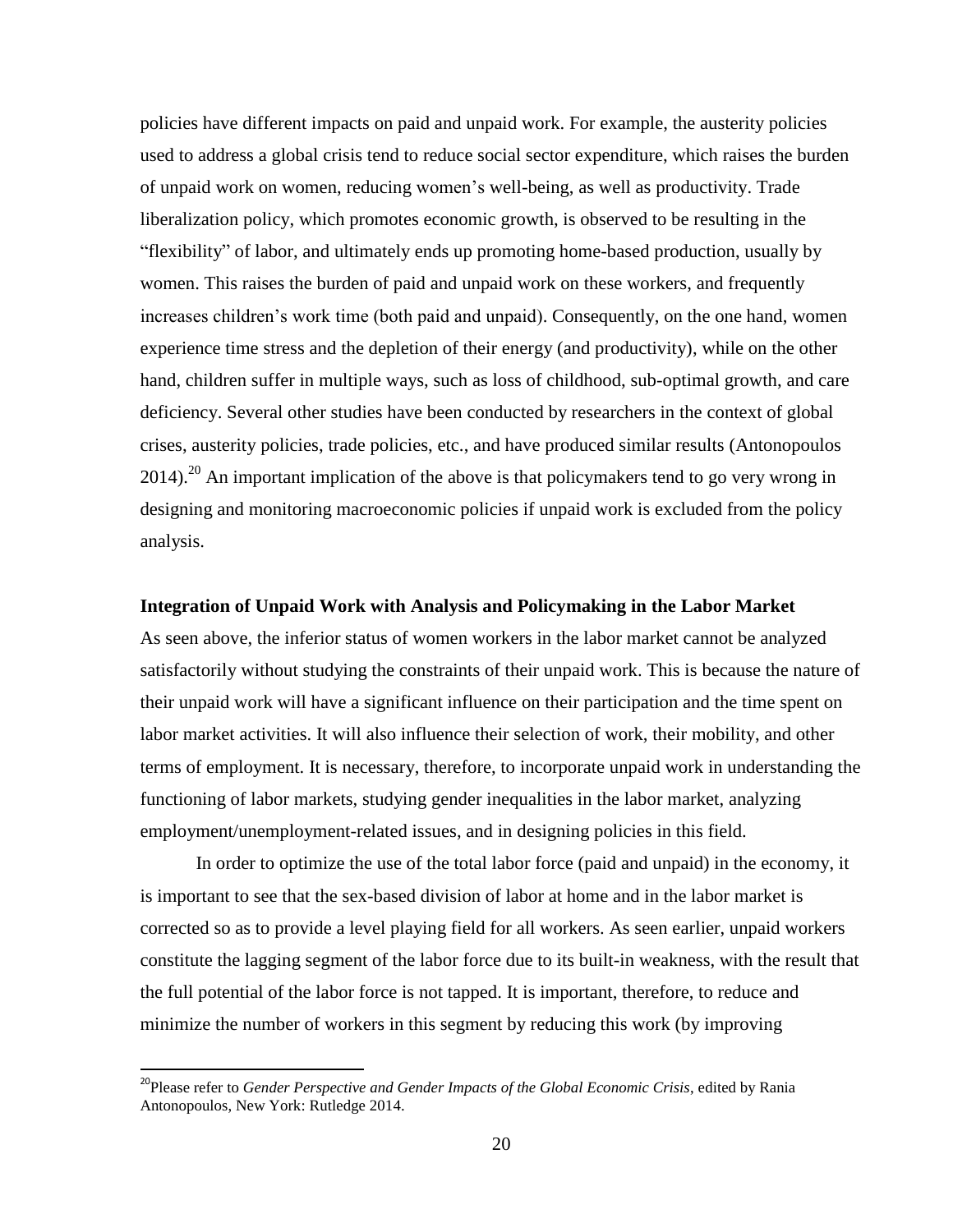technology of this work and by facilitating this work through suitable infrastructure) and by transferring some work to the mainstream economy. This reorganization of the labor force between paid and unpaid work is necessary to optimize the use of the labor force in the economy. Again, it is also necessary to see that the division of labor between paid and unpaid work is based on the free choice of workers and not based on patriarchal values, as patriarchal values may restrict the entry of more efficient and more productive labor in the labor market.

In order to address the disadvantages of workers (who also have responsibility of managing domestic services at home) in the labor market, several policies have been formulated by governments (Hirway 2008): (1) providing flexi-timings to workers (part-time jobs, compressed work, staggered hours, etc.) to enable unpaid workers (mainly women) to manage unpaid and paid work together; (2) reducing the distance between the labor market and home (allowing working from home or home-based work); (3) financial assistance during child birth and paid leave for taking care of young infants and children (maternity benefits, extra leave, extended leave without pay, etc.); (4) financial incentives in terms of tax credits, bonuses, and allowances to parents, as well as the provision of social rights attached to caregiving, such as individual pension rights, or additional pension rights to compensate for time taken out of the labor market; (5) providing child care facilities, crèche services for young infants, midday meals in schools, etc.; (6) incentives to employers for employing women (particularly those women who re-enter the labor market); and (7) special training, retraining, and skill programs for women. These policies aim to help unpaid workers manage both paid and unpaid work. They are also expected to maintain and increase the WPR in the labor market to tap the full potential of women labor so as to maximize economic growth.

The IMF argues that this increase of the WPR of women is particularly important in the economies where the overall WPR is declining due to an ageing population. Again, women earning their own incomes in the labor market are expected to take better care of the health and education of their children. And this is also a macroeconomic gain (IMF 2013). It is important, however, to see that these supports and facilities address mothers and fathers equally. Otherwise, as is happening at present, all these policies will only reinforce the caregiving role of women, restricting their freedom in the labor market.

Another related point is that while designing employment policies for women, including skill formation policies, their impact on unpaid work is addressed by suitable provisions to enable equal opportunities for men and women in the labor market. For entrepreneurship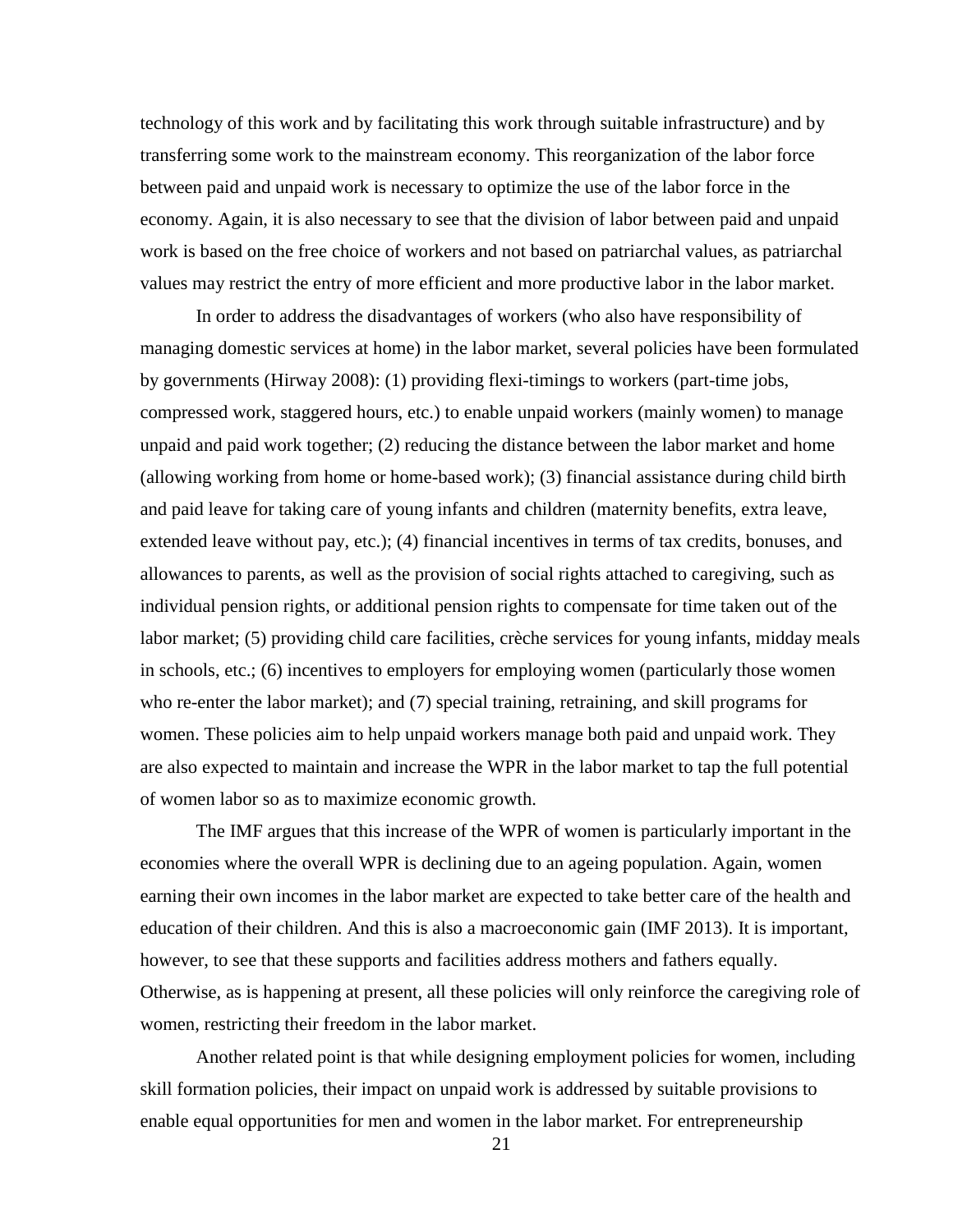development programs for example, it is necessary to address specific constraints faced by women to provide them with equal access to assets, credit, extension, technology, and other inputs. Similarly, it is important to emphasize that not factoring in this unpaid work will reduce the effectiveness of any kind of active labor market measures, such as skills development or employment of women, as women simply do not have the time to participate in such activities. If they do engage in these activities, it could well result in their children shouldering a larger burden of unpaid work.

#### **Concluding Observations**

 $\overline{\phantom{a}}$ 

It is clear that the implementation of these different approaches calls for a sound database (including regular production of quality time use statistics) and suitable analytical tools to analyze the data. Though this presentation does not deal with the data-related issues, it will be sufficient to state that a lot of work is needed in producing good quality data as well as in developing new analytical tools for using the data meaningfully.<sup>21</sup> The ILO resolution in the 19<sup>th</sup> ICLS is a good beginning in this direction.

In conclusion, the time has come for economic analysis and policy, including macroeconomics to take a wider view of the economy. Without incorporating unpaid work, it will remain partial and wrong. The time has also come for labor economics to incorporate unpaid work into the analysis of labor and employment for formulating realistic and efficient labor and employment policies.

<sup>&</sup>lt;sup>21</sup>Hirway Indira (2014b), *The Future of Time Use Research*, presentation in the plenary Panel at the 36<sup>th</sup> Annual Conference of International Association for Time Use Research in Turku, Finland.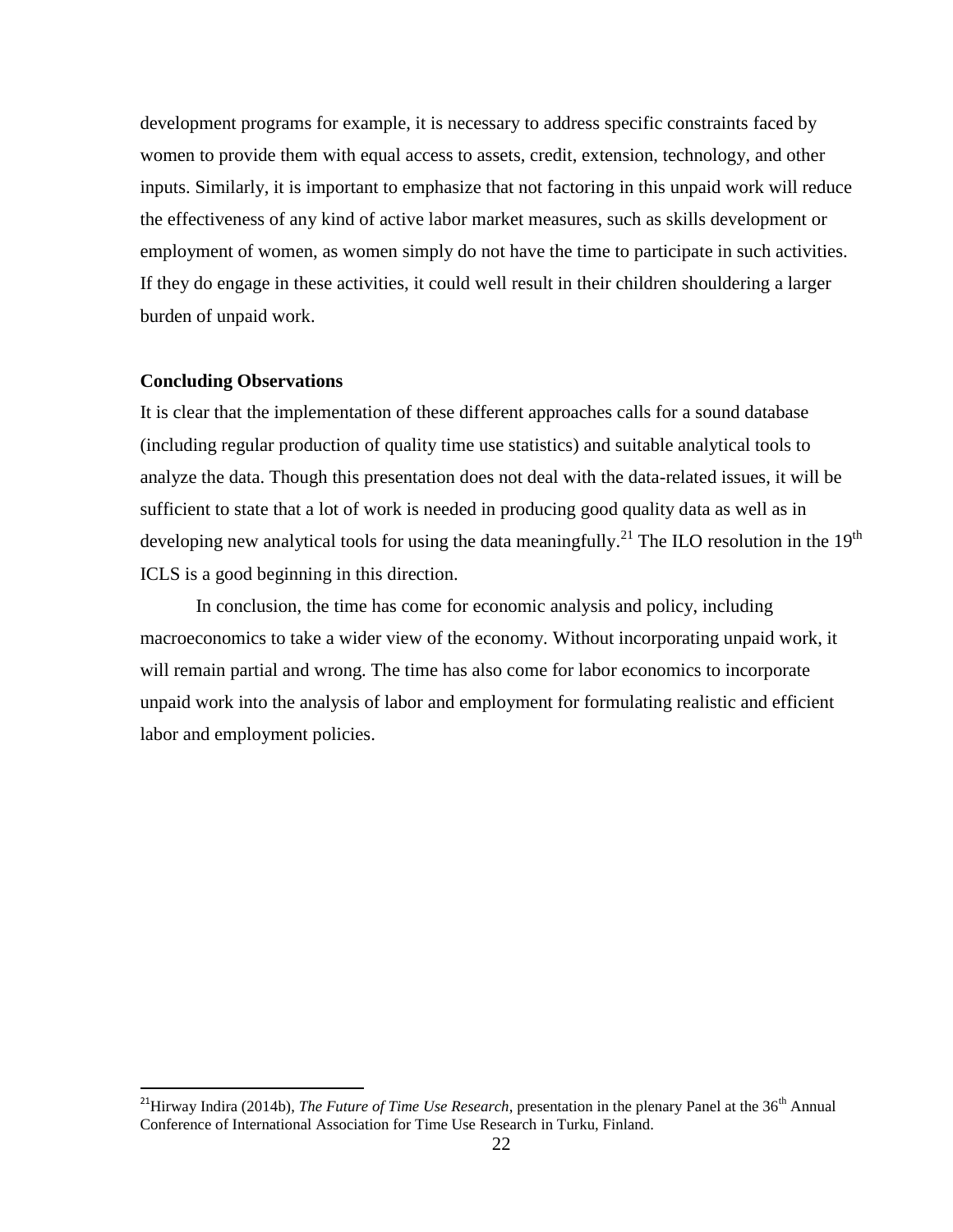# **References**

- Antonopoulos, R. (2009) "The Unpaid Care Work–Paid Work Connection." International Labour Office, Policy Integration and Statistics Department—Geneva: ILO. Working Paper No. 86.
- \_\_\_\_\_ (2014) *Gender Perspectives and Gender Impacts of the Global Economic Crisis*. New York: Routledege
- Antonopoulos, R. and M. Fontana (2006) "Hidden Vacancies." Paper presentation at Levy Economics Institute conference *Employment Guarantee Policies: Theory and Practice.* The Levy Economics Institute of Bard College, Oct. 13–15. Annandale-on-Hudson, New York.
- Antonopoulos, R. and I. Hirway (2010) "Unpaid Work and the Economy: Gender, Time Use and Poverty." In R. Antonopoulos and I. Hirway, eds. *Unpaid Work and the Economy: Gender, Time Use and Poverty in the Global South*, UK: Palgrave Macmillan.
- Antonopoulos, R., T. Masterson, and A. Zacharias (2012) *The Interlocking of Time and Income Deficits: Revisiting Poverty Measurement, Informing Policy Responses*. Research Project Report. Annandale-on-Hudson, NY: Levy Economics Institute of Bard College. December. Part of the "Undoing Knots, Innovating for Change" series, issued by the UNDP Regional Centre for Latin America and the Caribbean through its Gender Practice Area.
- Antonopoulos, R., T. Masterson, and A. Zacharias (2014) "Investing in Care in the Midst of Crisis: A Strategy for Effective and Equitable Job Creation in USA." In Antonopoulos, R., ed. *Gender Perspectives and Gender Impacts of the Global Economic Crisis*. New York: Routledege.
- Balakrishnan, R., D. Elson, J. Heintz, and N. Lusiani (2011) "Maximum Available Resources and Human Rights." Center for Women's Global Leadership, Rutgers University, New Jersey, USA.
- Bardasi, E. and Q. Wodon (2006) "Measuring Time Poverty and Analyzing its Determinants: Concepts and Application to Guinea." In C. M. Blackden and Q. Wodon, eds. *Gender, Time Use, and Poverty in Sub-Saharan Africa*. International Bank for Reconstruction and Development, World Bank Working Paper No. 73.
- Beijing Platform for Action (1995) *Fourth World Conference on Women—Action for Equality, Development and Peace*. September.
- Blackden, C. M. and Q. Wodon (2006), "Gender, Time Use, and Poverty in Sub-Saharan Africa." World Bank Working Paper No. 73.
- Budlender, D. (2010) *What do Time Use Studies Tell Us about Unpaid Care Work? Evidence from Seven Countries.* United Nations Research Institute for Social Development, Geneva.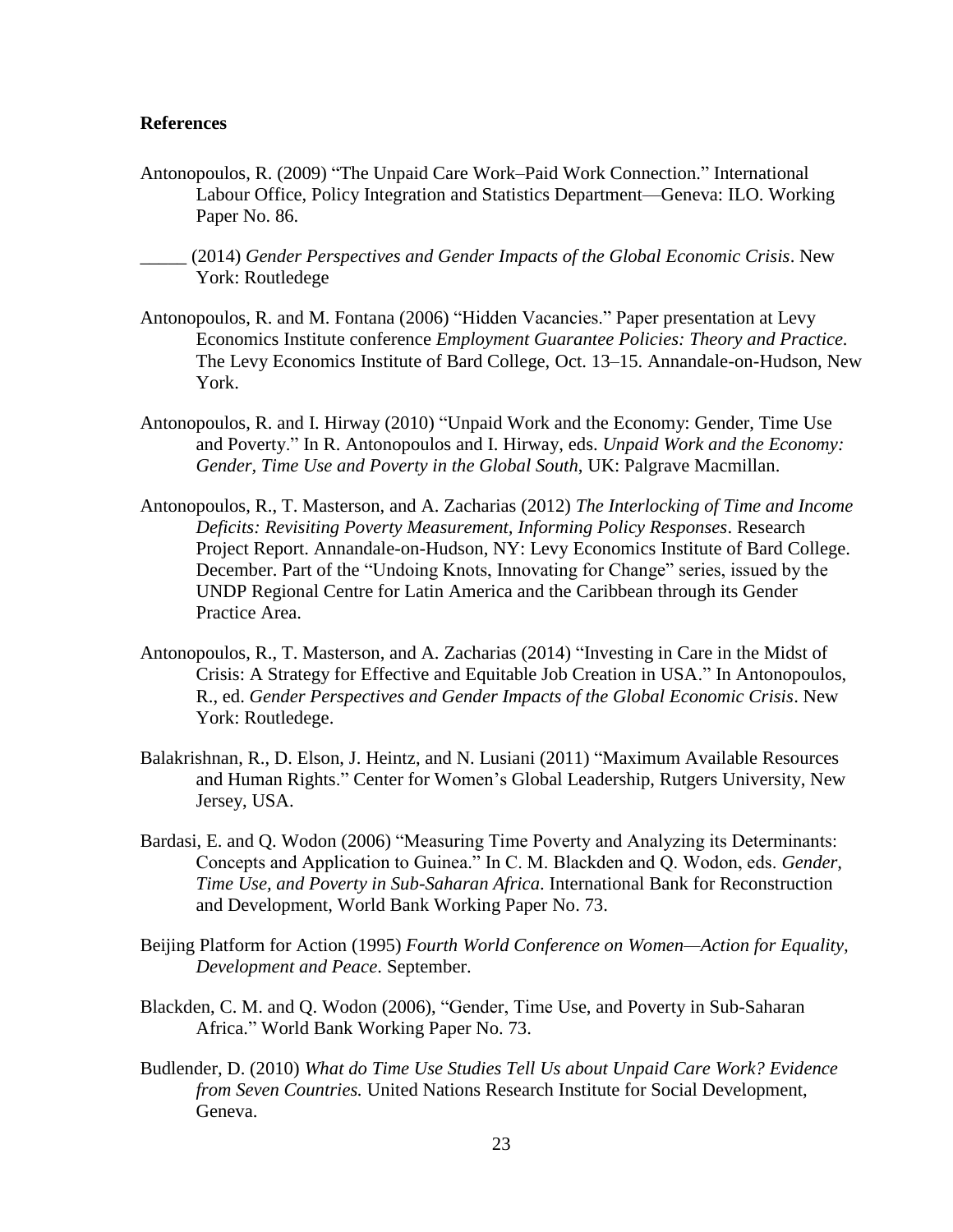- Budlender, D. and A. L. Brathaug (2000) "Calculating the Value of Unpaid Labour in South Africa." National Statistics Offices, South Africa.
- Charmes, J. (2005) "A Review of Empirical Evidence on Time Use in Africa from UN-Sponsored Surveys." In C. M. Blackden and Q. Wodon, eds. *Gender, Time Use, and Poverty in Sub-Saharan Africa*. International Bank for Reconstruction and Development, World Bank Working Paper No. 73.
- Collas-Monsod, S. (2010) "Removing the Cloak of Invisibility: Integrating Unpaid Household Services in National Economic Accounts—the Philippines Experience." In R. Antonopoulos and I. Hirway, eds. *Unpaid Work and the Economy: Gender, Time Use and Poverty*, pp. 230–51, New York: Palgrave Macmillan.
- Economic Commission for Latin America and the Caribbean (ECLAC) (2007) *Measuring Unpaid Work*. Tenth session of the Regional Conference on Women in Latin America and the Caribbean. Quito, Ecuador.
- Elson, D. (2008) "The Three R's of Unpaid Work: Recognition, Reduction and Redistribution." Paper presented at the Expert Group Meeting on Unpaid Work, Economic Development and Human Well-Being, UNDP, New York, November 2008.
- Esquivel, V. (2008) "A 'Macro' View on Equal Sharing of Responsibilities between Women and Men." Expert Group Meeting on Equal Sharing of Responsibilities between Women and Men, including Caregiving in the Context of HIV/AIDS. 53rd Meeting of the Commission for the Status of Women (CSW), United Nations Division for the Advancement of Women (DAW), New York.
- Eun, K. and S. Ryu (2012) "Compiling Satellite Accounts for Korea." Paper presented at the International Conference Towards Harmonization of Time Use Surveys at the Global Level With Special Reference to Ministry of Statistics and Programme Implementation, Government of India, and Centre For Development Alternatives, New Delhi India.
- Folbre N. (2001) *The Invisible Heart: Economics and Family Values*. New York: New Press.
- Folbre N. and J. Yoon (2008) "Economic Development and Time Devoted to Direct Unpaid Care Activities: An Analysis of the Harmonized European Time Use Survey (HETUS)." Paper commissioned for the United Nations Research Institute for Social Development, Geneva, 2008.
- Fukami M. (2000) "Monetary Valuation of Unpaid Work in 1996 in Japan." Paper presented at the International Seminar on Time Use Studies, December 7–9, 1999. Ministry of Statistics and Programme Implementation, Government of India, New Delhi.
- Goldschmidt-Clermont, L. (1987) *Economic Evaluations of Unpaid Household Work: Africa, Asia, Latin America and Oceania*. Women, Work and Development Series no. 14. Geneva: ILO.
	- \_\_\_\_\_ (1989) *Unpaid Work in the Household: A Review of Economic Evaluation Methods.* Women, Work and Development Series no. 1. Geneva: ILO.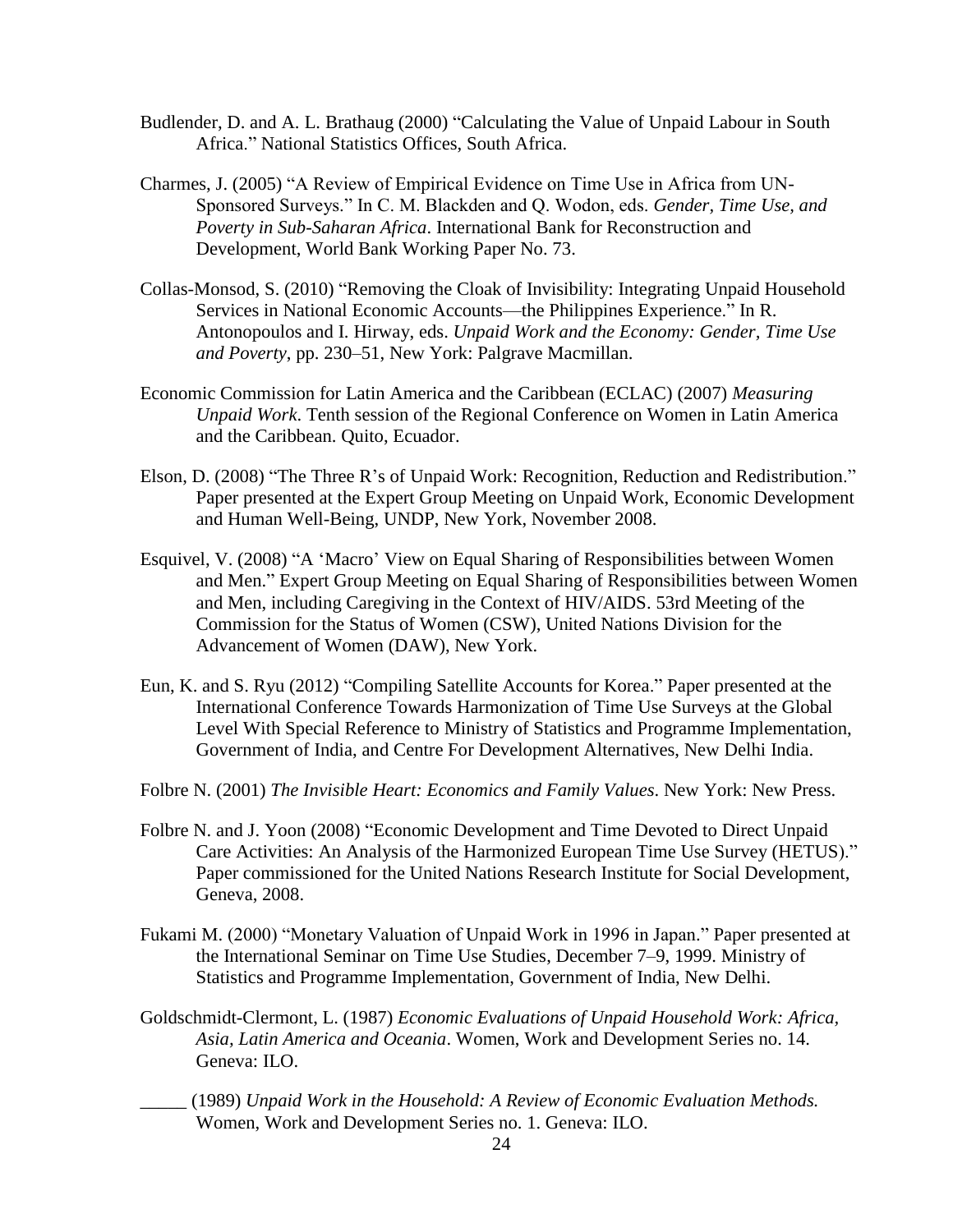- Hamunen, E., J. Varjonen, and K. Soinne (2012) "Satellite Accounts on Household Production: Eurostat Methodology and Experiences to Apply It." Paper prepared for the  $32<sup>nd</sup>$  General Conference of the International Association for Research in Income and Wealth, August 5–11, Boston USA.
- Harvey, A. and M. E. Taylor (2000) "Designing Household Survey Questionnaires for Developing Countries: Lessons from Fifteen years of Living Standard Measurement Studies." The World Bank, Washington, D.C.
- Hirway I. (2005) "Integrating Unpaid Work into Development Policy." Paper presented at the Conference on Unpaid Work and Economy: Gender, Poverty and Millennium Development Goals, Levy Economics Institute, New York.
- (2008) "Equal Sharing of Responsibilities between Men and Women: Some Issues with Reference to Labour and Employment." Paper prepared for and presented at the Expert Group Meeting on Equal Sharing of Responsibilities between Women and Men, including Caregiving in the Context of HIV/AIDS. 53rd Meeting of the Commission for the Status of Women (CSW), United Nations Division for the Advancement of Women (DAW), New York.
- \_\_\_\_\_ (2010) "Understanding Poverty: Insights Emerging from the Time Use of the Poor." In R. Antonopoulos and I. Hirway, eds. *Unpaid Work and the Economy: Gender, Time Use and Poverty in the Global South*, UK: Palgrave.
- \_\_\_\_\_ (2014a) "Has India Learned any Lessons from the Global Crisis? The Case of a Less Well-known but Most Globalized Industry from a Gender Perspective." In Antonopoulos, R., ed*. Gender Perspectives and Gender Impacts of the Global Economic Crisis*. New York: Rutledge.
- (2014b) The Future of Time Use Research, presentation in the plenary Panel at the  $36<sup>th</sup>$ Annual Conference of International Association for Time Use Research
- Hirway, I. and S. Jose (2011) "Understanding Women's Work Using Time Use Statistics: The Case of India." *Feminist Economics*, 17(4): 76–92.
- Hitoshi, M. (2000) "Time Use Surveys in Japan." Proceedings of the International Seminar on Time Use Studies, CSO, Ministry of Statistics and Programme Implementation, Government of India, New Delhi.
- Holloway S., S. Short, and S. Tamplin (2002) "Household Satellite Account (Experimental) Methodology." Office of National Statistics, London.
- International Labour Organization (2013) *Global Employment Trends 2013: Recovering from a Second Jobs Dip*. Geneva: ILO.

\_\_\_\_\_ (2014) *Centenary Initiatives on Women at Work*. Panel event to mark International Women's Day. Geneva: ILO.